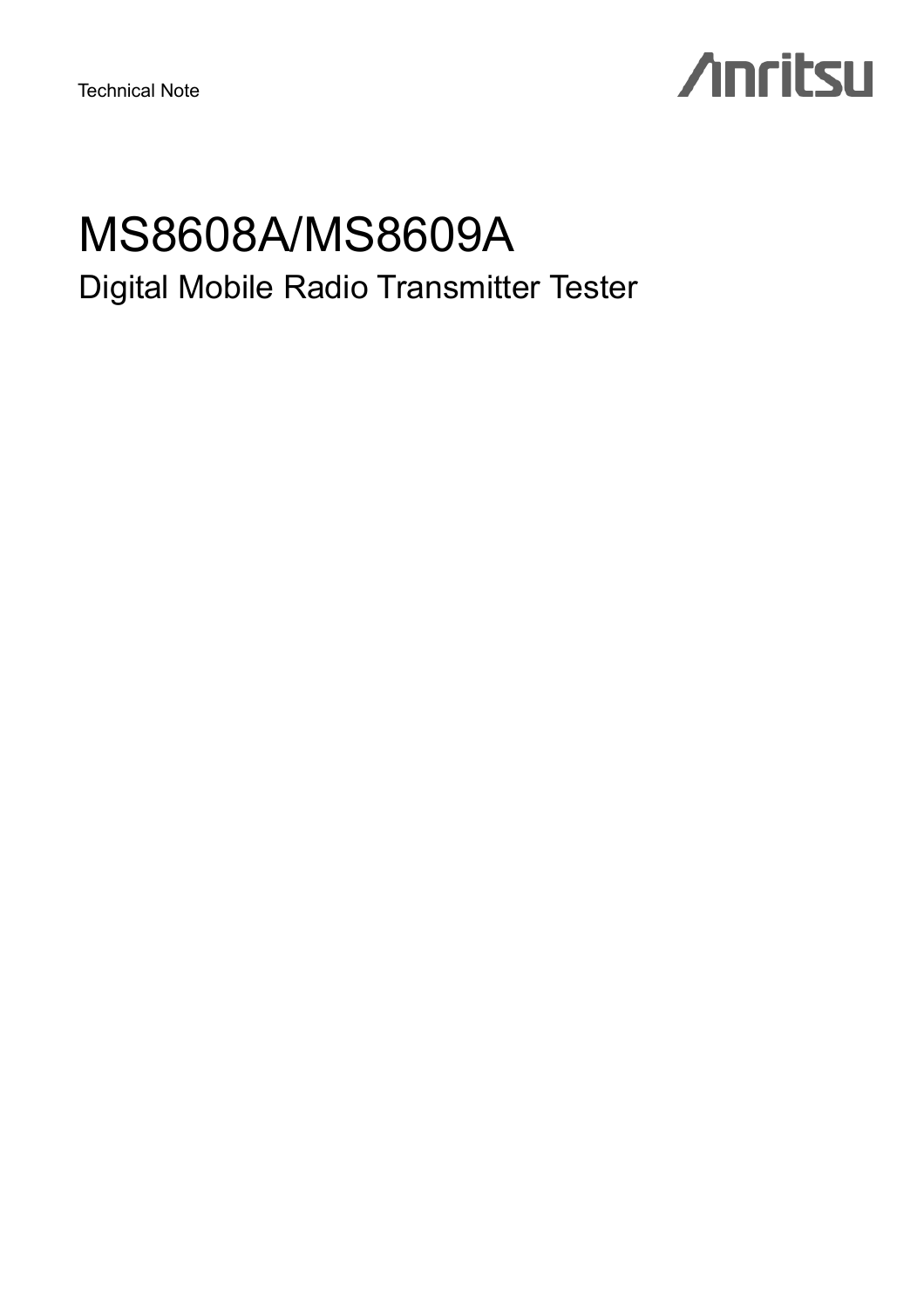# **MS8608A/MS8609A Digital Mobile Radio Transmitter Tester Technical Note**



November 2012 Anritsu Corporation Version 2.0



Discover What's Possible™

Slide 1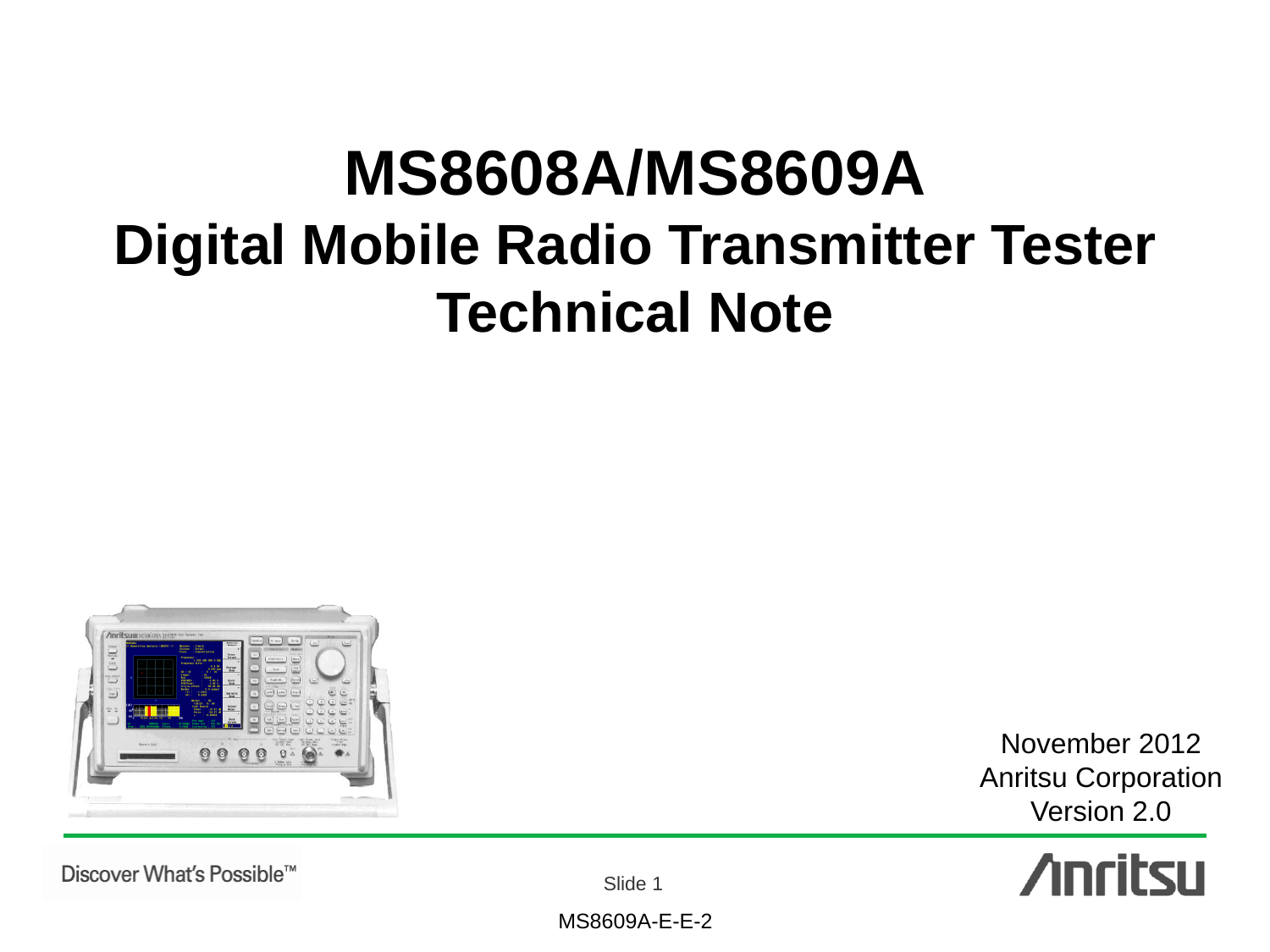## **Contents**

- 1. Wireless communication systems
- 1.1 Using transmitter tester
- 1.2 Wireless communications
- 1.3 Analog modulation
- 1.4 Digital modulation
- 2. MS860xA Transmitter Tester
- 2.1 MS860xA Product outline
- 2.2 Features
- 2.3 Parts
- 2.4 Screens
- 2.5 Installing measurement software
- 3. Measurement meaning and principle
- 3.1 Base Station Tx test items
- 3.2 Power meter measurements
- 3.3 Spectrum analyzer measurements
- 3.3 Modulation analysis measurements

## **Anritsu**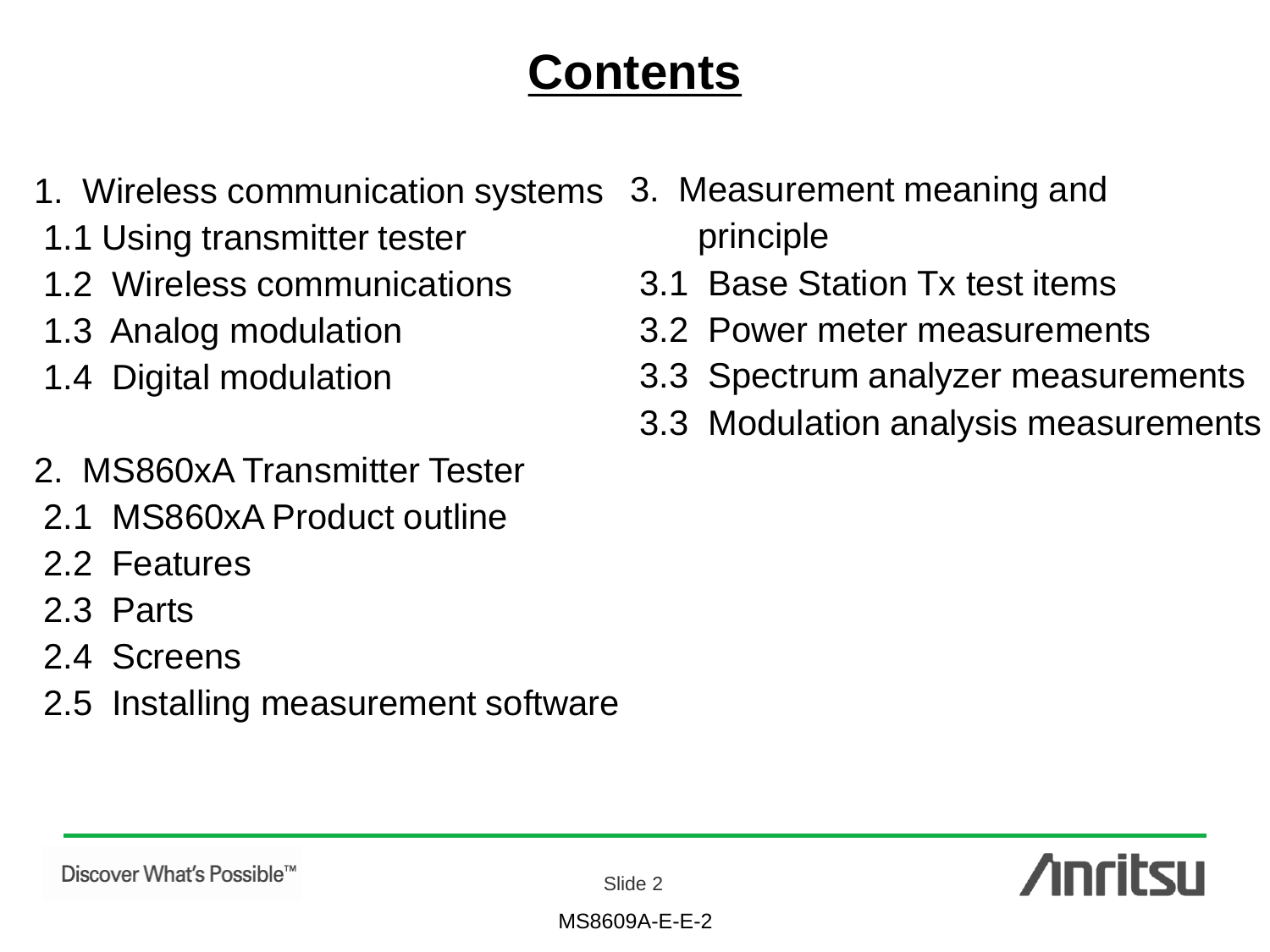## **1. Wireless communication systems**

- 1.1 Using transmitter tester
- 1.2 Wireless communications
- 1.3 Analog modulation
- 1.4 Digital modulation

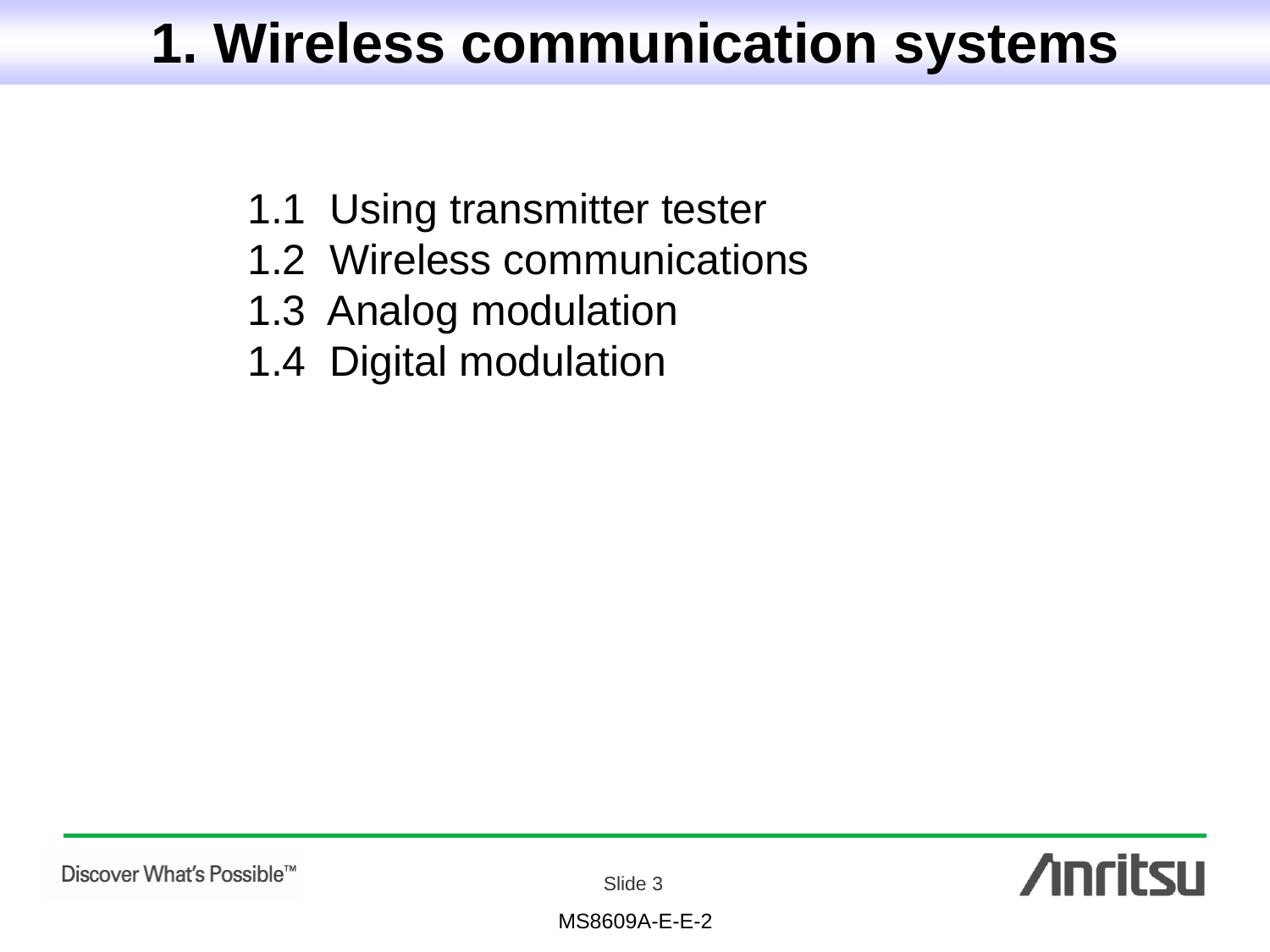## **1.1 Using transmitter tester**

Wireless communication systems include radio, TV, mobile phones, wireless LANs, etc. Radio and TV uses analog modulation, while mobile phones and wireless LANs use digital modulation.

Developing, manufacturing, inspecting, and maintaining these communications systems requires various measuring instruments, such as power meters, frequency counters, spectrum analyzers, modulation analyzers, signal generators, and signaling testers. The transmitter tester combines the functions of a spectrum analyzer, modulation analyzer, and power meter to measure the transmission characteristics of these wireless equipment.

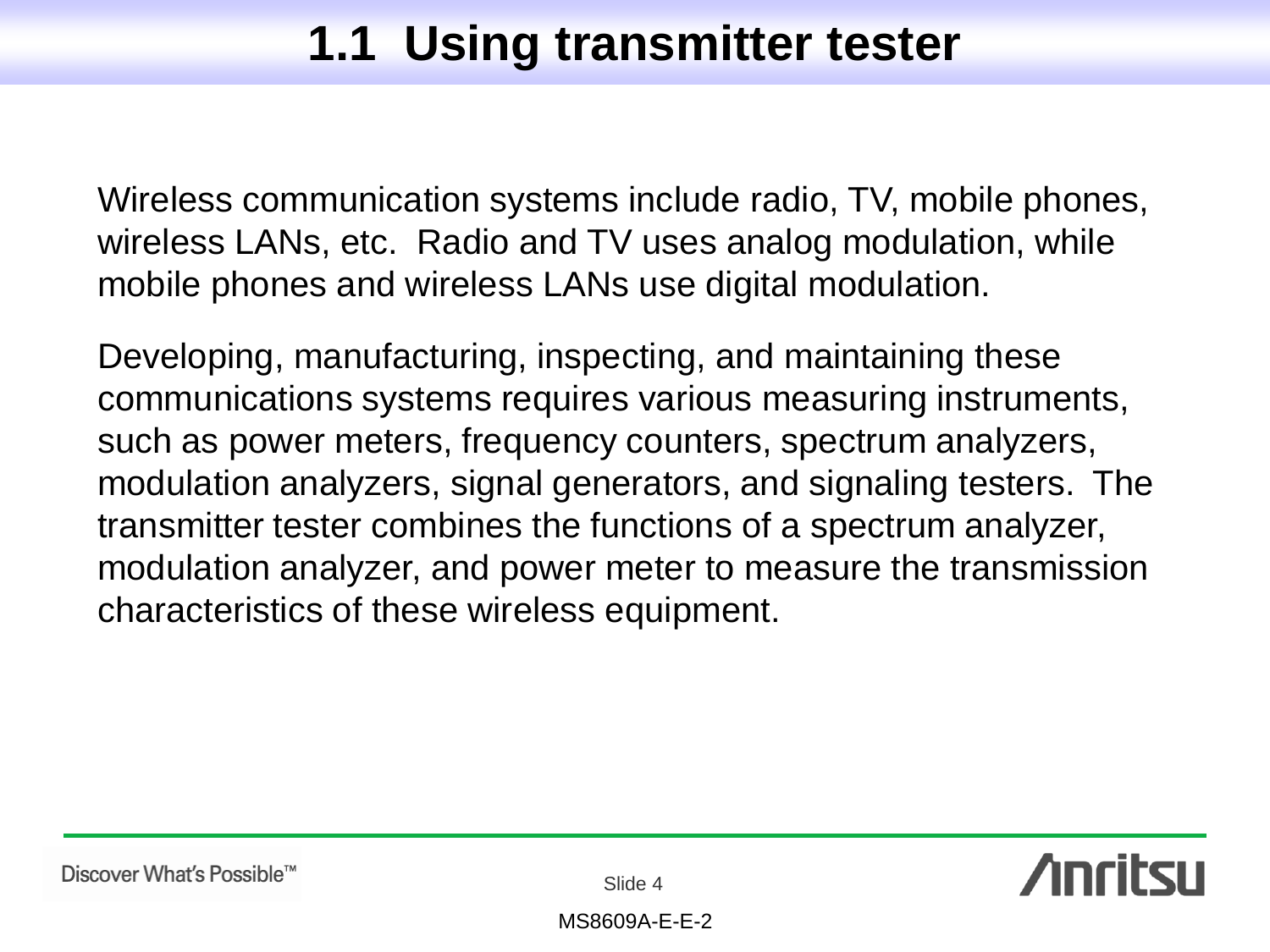## **1.2 Wireless communications**

|                                  | <b>Method name</b>   | Name of a country        | <b>Access</b> | <b>Modulation method</b>    |
|----------------------------------|----------------------|--------------------------|---------------|-----------------------------|
|                                  | <b>AMPS</b>          | <b>USA</b>               |               |                             |
| 1G                               | <b>TACS</b>          | <b>FDMA</b><br>UK, Japan |               | <b>Analog FM modulation</b> |
|                                  | <b>NTT</b> method    | Japan                    |               |                             |
|                                  | <b>NMT</b>           | <b>Northern Europe</b>   |               |                             |
|                                  | <b>GSM</b>           | Europe, China            |               | <b>GMSK</b>                 |
| 2G                               | <b>PDC</b>           | Japan                    | <b>TDMA</b>   | pi/4 DQPSK                  |
|                                  | $IS-136$             | <b>USA</b>               |               | pi/4 DQPSK                  |
| <b>IS-95</b><br>USA, Japan, etc. |                      | <b>CDMA</b>              | <b>QPSK</b>   |                             |
|                                  | <b>EDGE(GSM)</b>     | Europe                   | <b>TDMA</b>   | <b>GMSK/8PSK</b>            |
| 3G                               | <b>W-CDMA</b>        | Japan, Europe, etc.      | <b>CDMA</b>   | <b>QPSK</b>                 |
|                                  | <b>CDMA 2000 1x</b>  | USA, Korea, Japan        |               | <b>QPSK</b>                 |
|                                  | <b>TD-SCDMA</b>      | China                    |               | <b>QPSK</b>                 |
| 3.5G                             | <b>CDMA2k 1xEVDO</b> | USA, Korea, Japan        | <b>TDMA</b>   | QPSK/8PSK/16QAM             |
|                                  | <b>HSDPA</b>         | Japan, Europe, etc.      | <b>CDMA</b>   | QPSK/16QAM                  |
|                                  | <b>W-LAN</b>         | Each country             | <b>CSMA</b>   | DS, OFDM                    |
|                                  | (IEEE802.a,b,g)      |                          |               | BPSK/QPSK/16QAM64QAM        |
|                                  | <b>WiMAX</b>         | Each country             |               | <b>OFDM</b>                 |
|                                  | (IEEE802.16)         |                          |               | BPSK/QPSK/16QAM/64QAM       |

Discover What's Possible™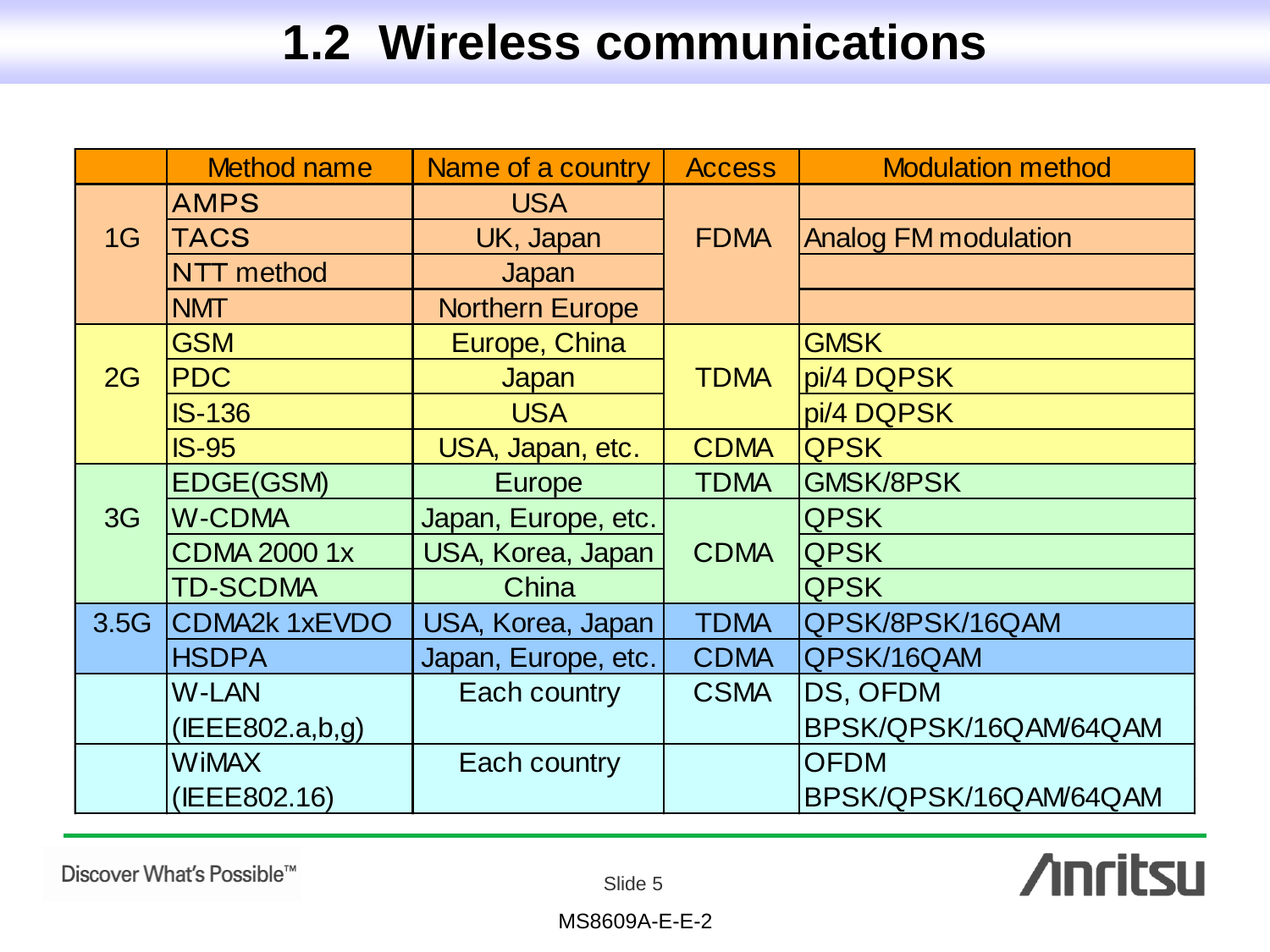## **1.3 Analog modulation**

### • **What is a carrier?**

The signal carrier is a high-frequency sine wave for carrying the the baseband signal.

• **What are the three elements of the sine wave?**

**A<sub>0</sub>COS</sub> (**  $\omega_0$  **<b>t** +  $\theta$  )  $\omega_1$  A<sub>0</sub>: Amplitude,  $\omega_0 = 2\pi f$ : Frequency,  $\theta$ : Phase

### • **The modulation of the signal carrier changes the baseband signal.**

Amplitude Modulation: The amplitude is changed by the signal.

 $A_0$  (1 + K cos pt ) cos  $\omega_0$  t K: Modulation ratio

Frequency Modulation: The frequency is changed by the signal.

 $A_0$ **cos** ( $\omega_0$  **t** + **m<sub>f</sub> sin pt**) m<sub>f</sub> m<sub>f</sub>: Frequency deviation

Phase Modulation: The phase is changed by the signal.

 $A_0$ **cos** ( $\omega_0$  **t** + **m**<sub>p</sub> **sin pt**) m<sub>p</sub>

m<sub>n</sub>: Phase deviation



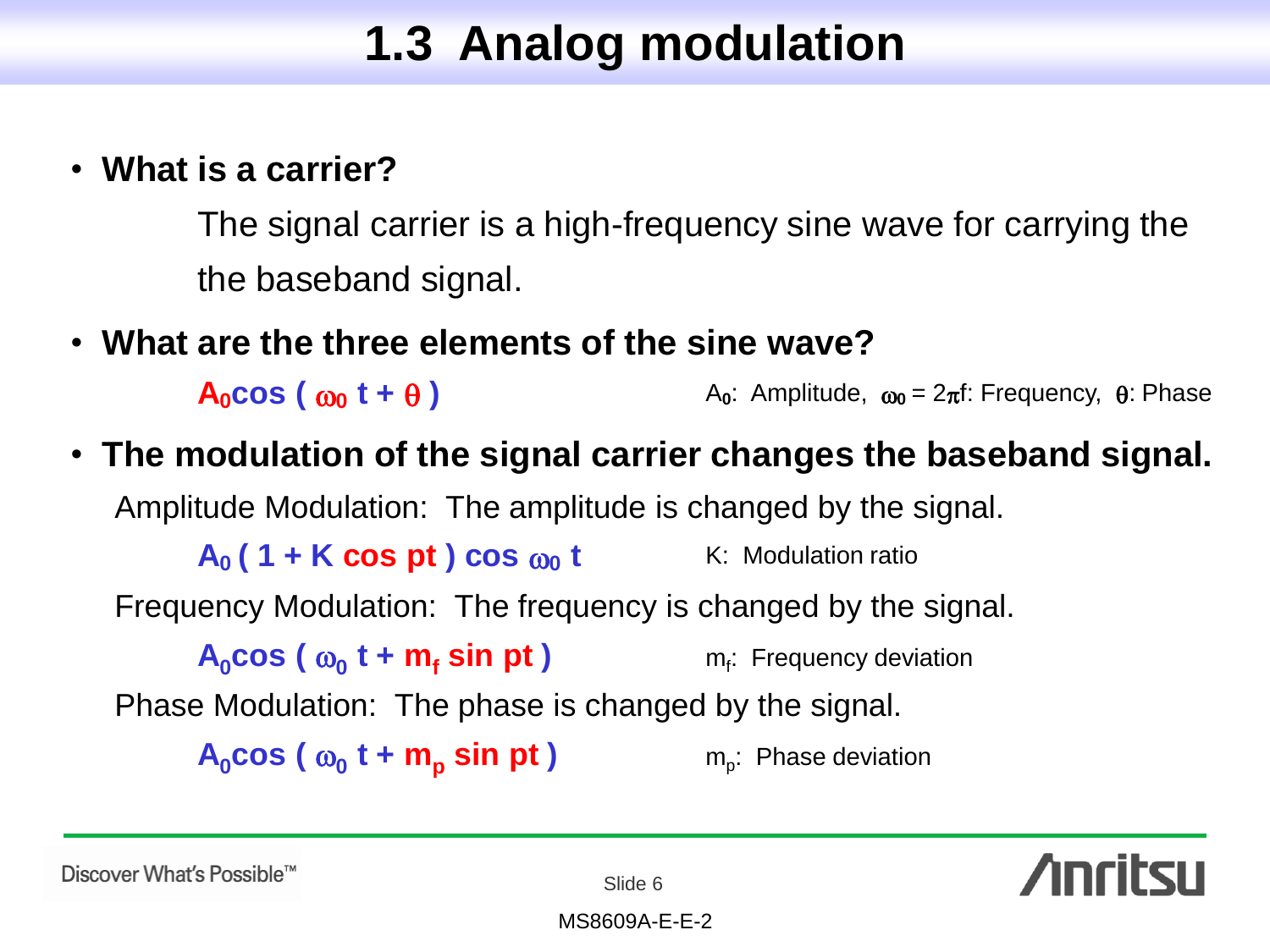## **1.4 Digital modulation (QPSK)**

## **QPSK (Q**uadrature **P**hase **S**hift **K**eying**)**



Discover What's Possible™

Slide 7

MS8609A-E-E-2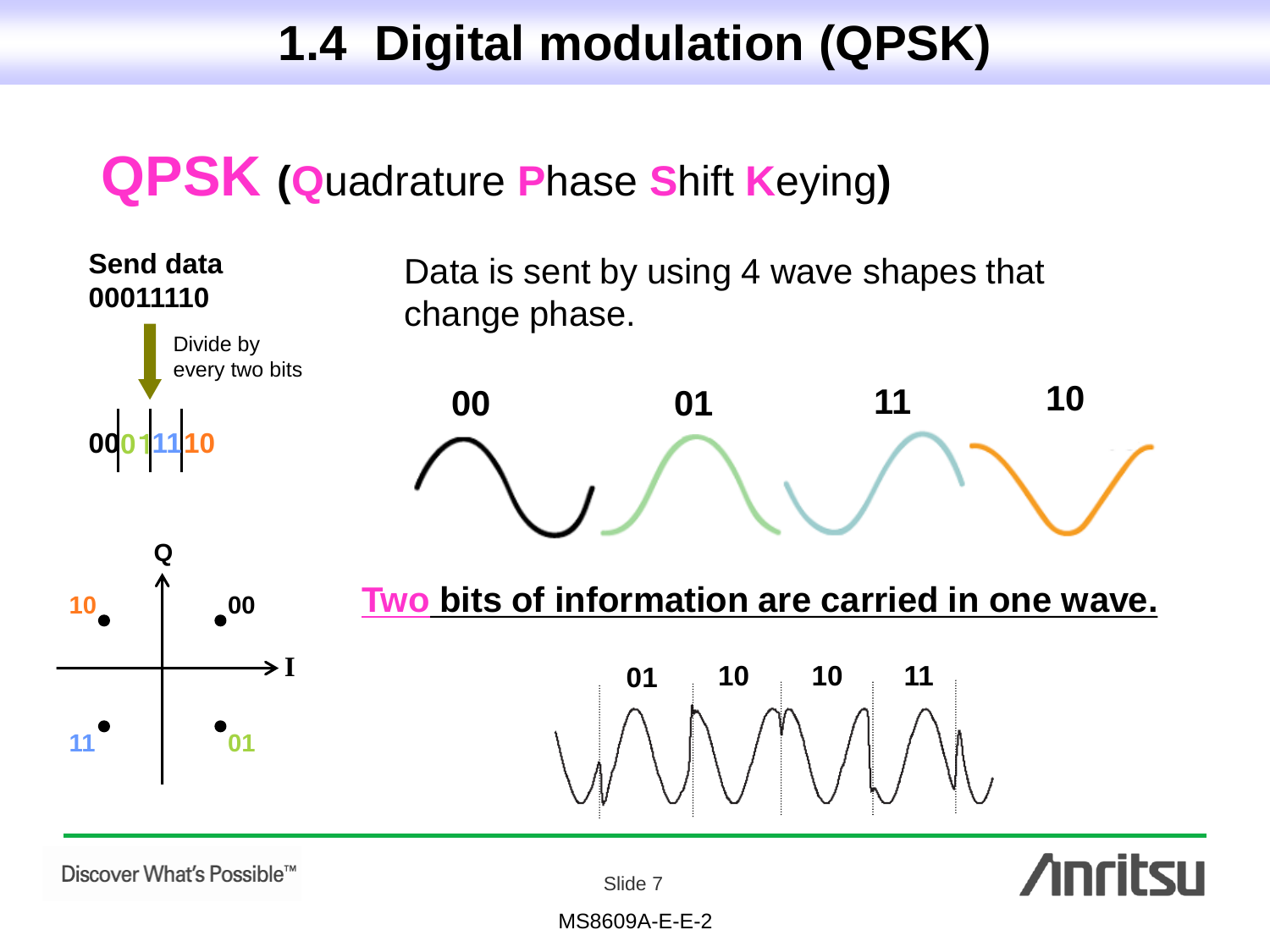## **1.4 Digital modulation (16QAM)**

## **16QAM** (**16**-position **Q**uadrature **A**mplitude **M**odulation)

Data is sent by using 16 wave shapes with 4 phases and 4 amplitudes.



Discover What's Possible™

Slide 8

MS8609A-E-E-2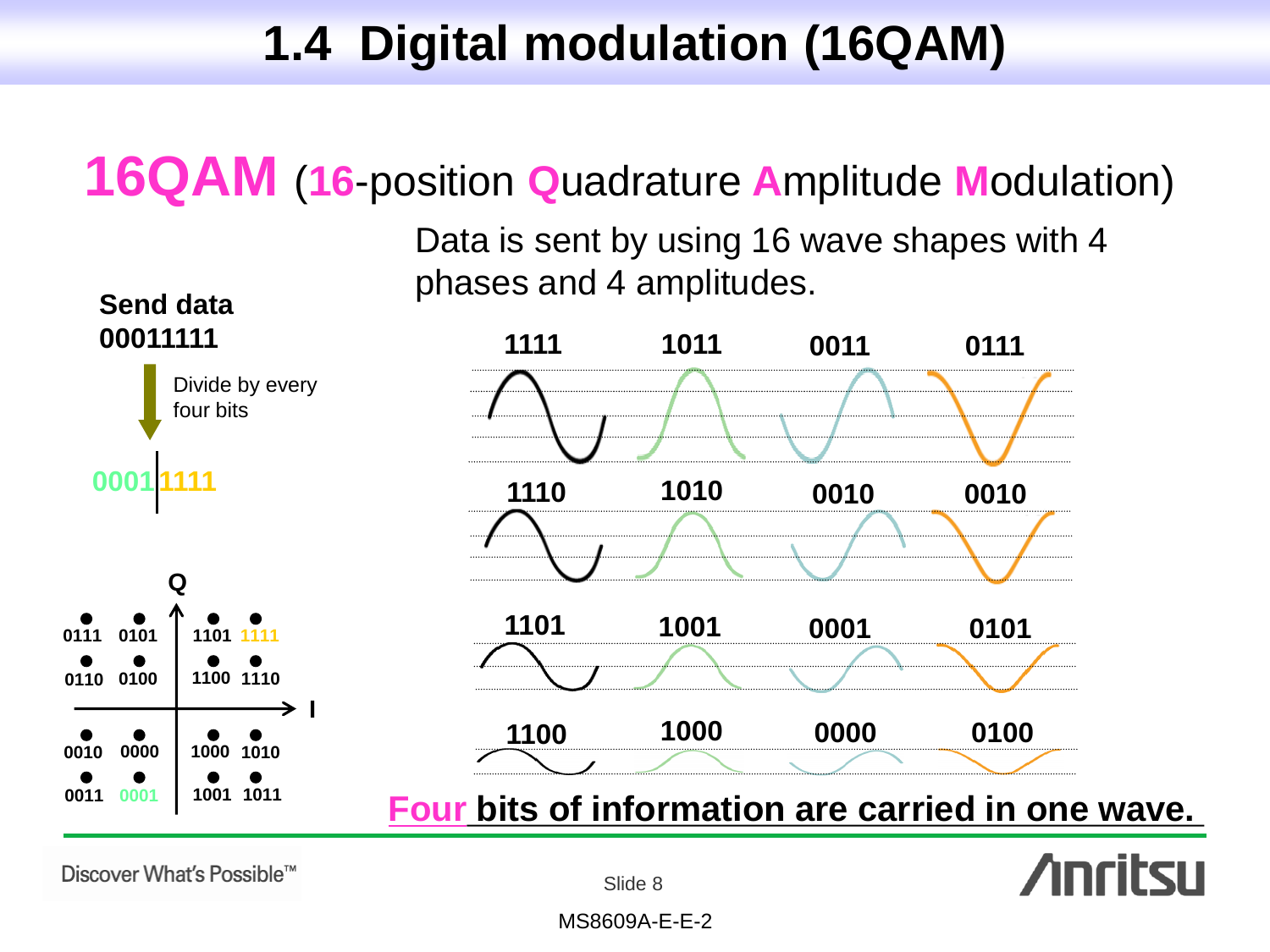## **2. MS860xA Transmitter Tester**

- 2.1 MS860xA Product outline
- 2.2 Features
- 2.3 Parts
- 2.4 Screens
- 2.5 Installing measurement software



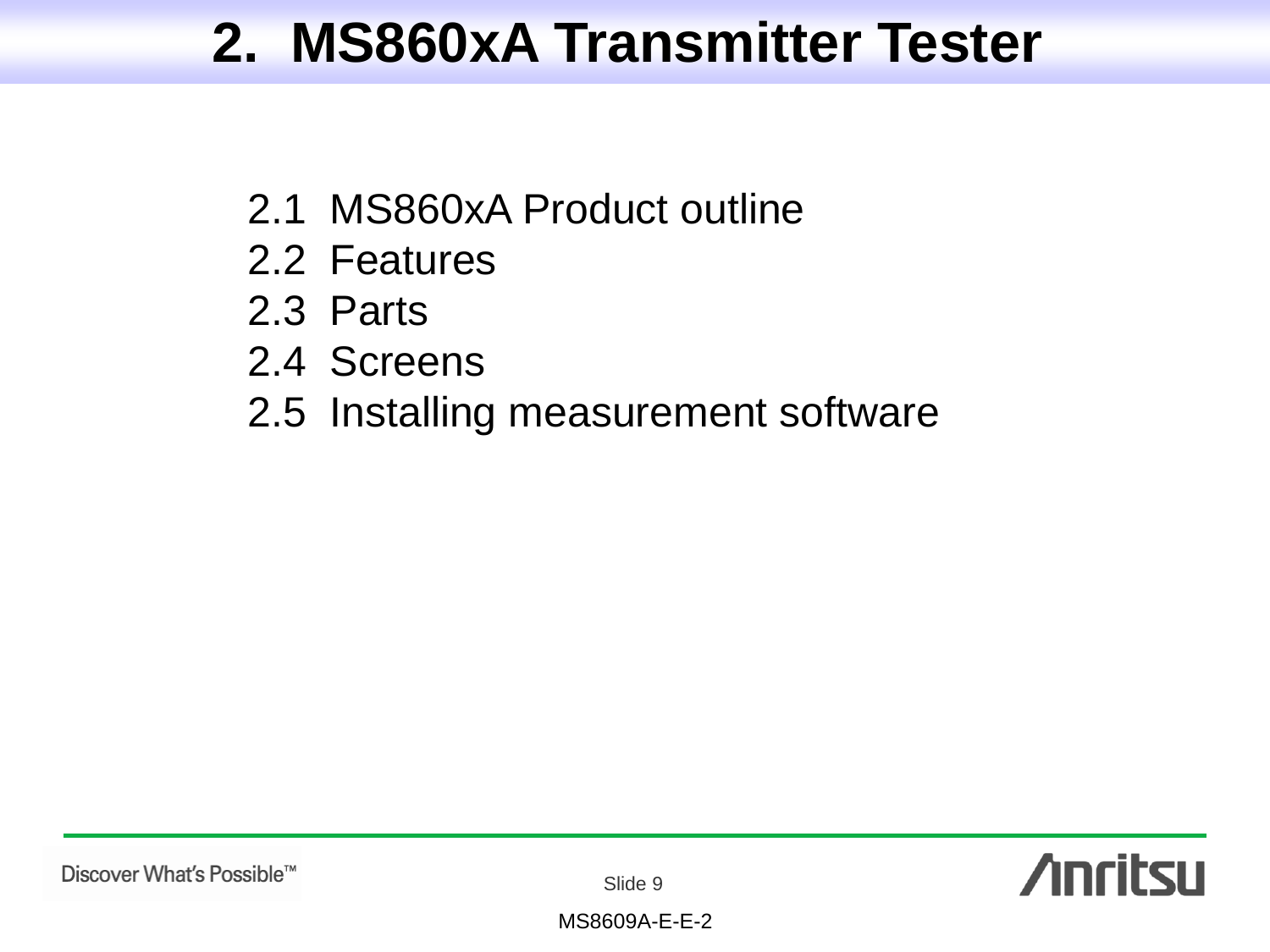## **2.1 MS860xA Product outline**

The MS8608A/MS8609A Digital Mobile Radio Transmitter Tester is a measuring instrument with functions for testing various equipment used in digital mobile communications.

It efficiently evaluates the performance of digital mobile communication equipment supporting various digital modulation methods.

It can also be used as a spectrum analyzer without any measuring software.

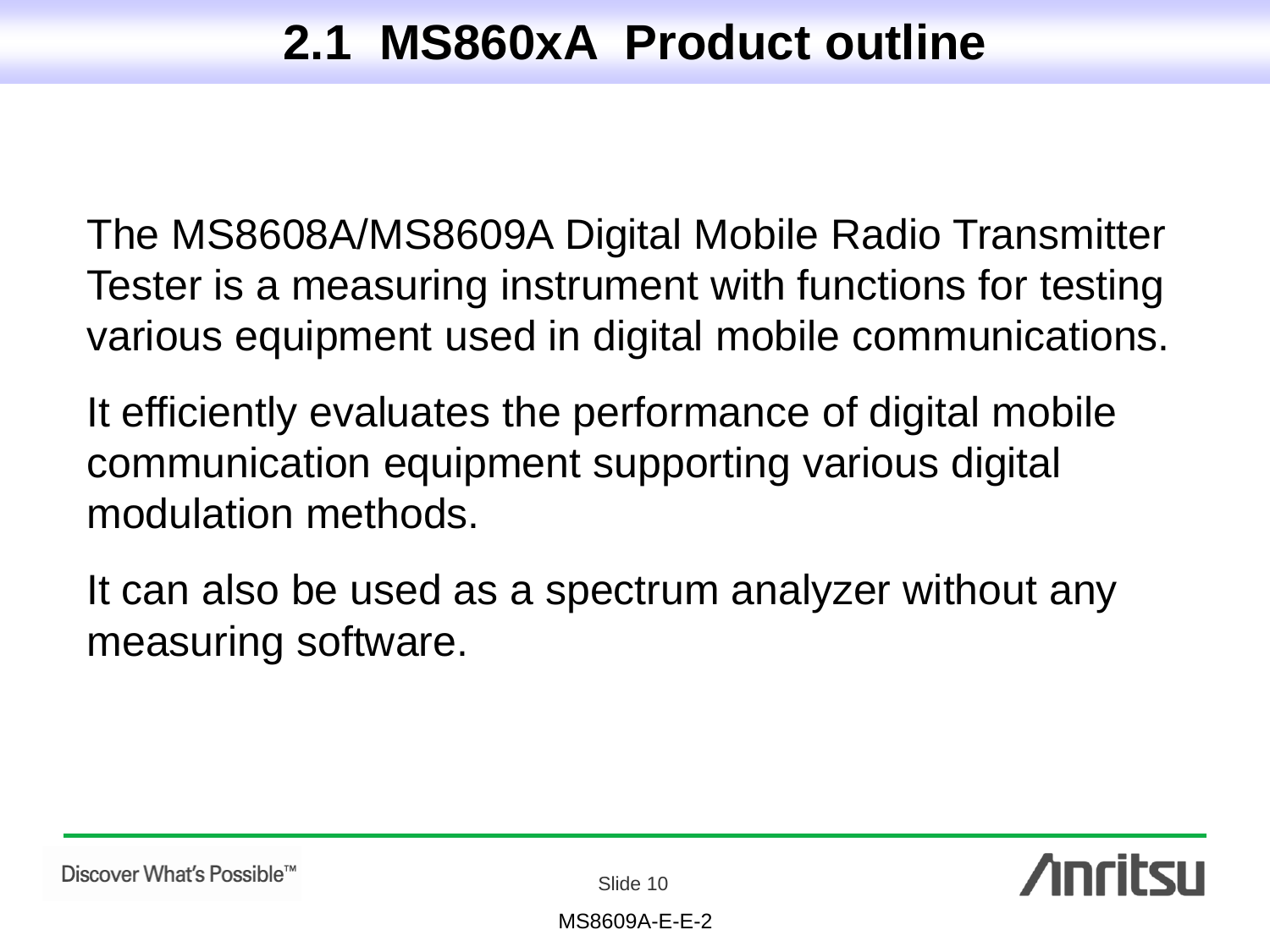## **2.2 Features**

• Single instrument for evaluating all transmission test items of wireless communication systems

Measurement software:

W-CDMA, HSDPA, W-CDMA Release 5 uplink, PDC, PHS,

IS-95, cdma2000 1x, 1xEV-DO, GSM, EDGE, TD-SCDMA,

ARIB STD-39, T61, T79, W-LAN, etc.



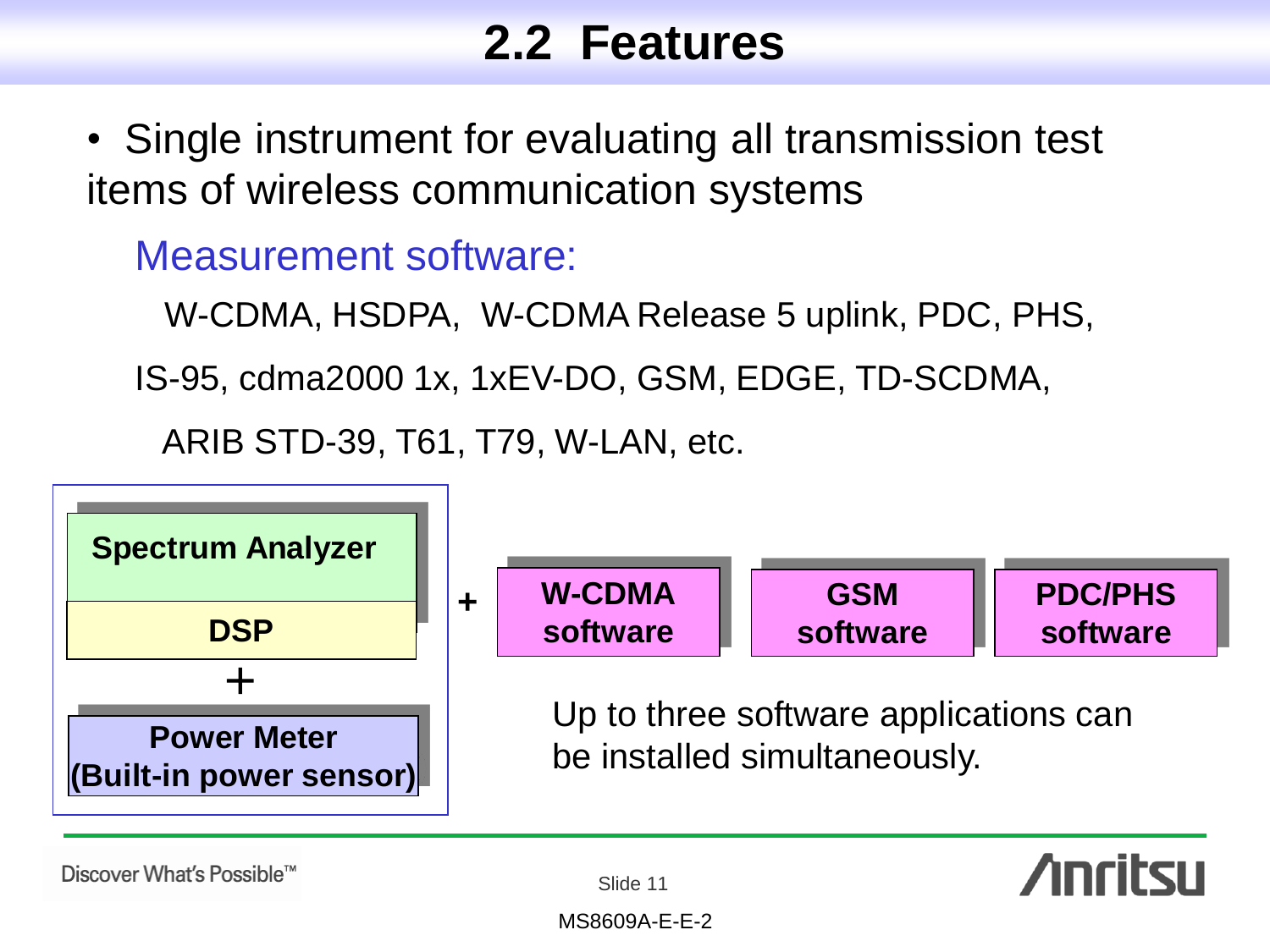## **2.2 Features**

- Built-in power sensor High-level accuracy from  $8^{\circ}$  to  $50^{\circ}$
- Dedicated measurement software for each wireless communications method Easy and fast measurement
- Broad analytical bandwidth (up to 20 MHz)



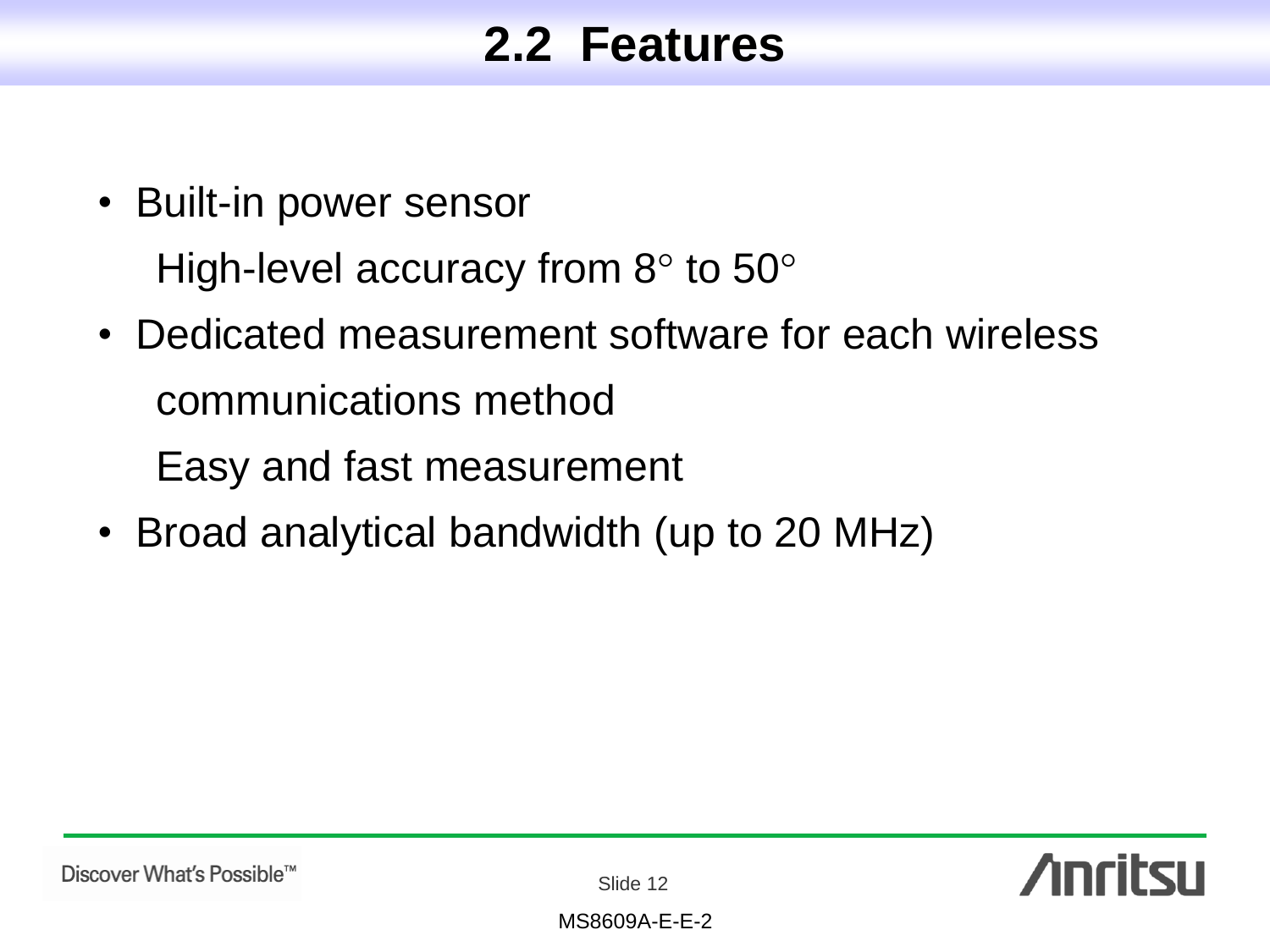## **2.3 Parts**



Discover What's Possible™

Slide 13

MS8609A-E-E-2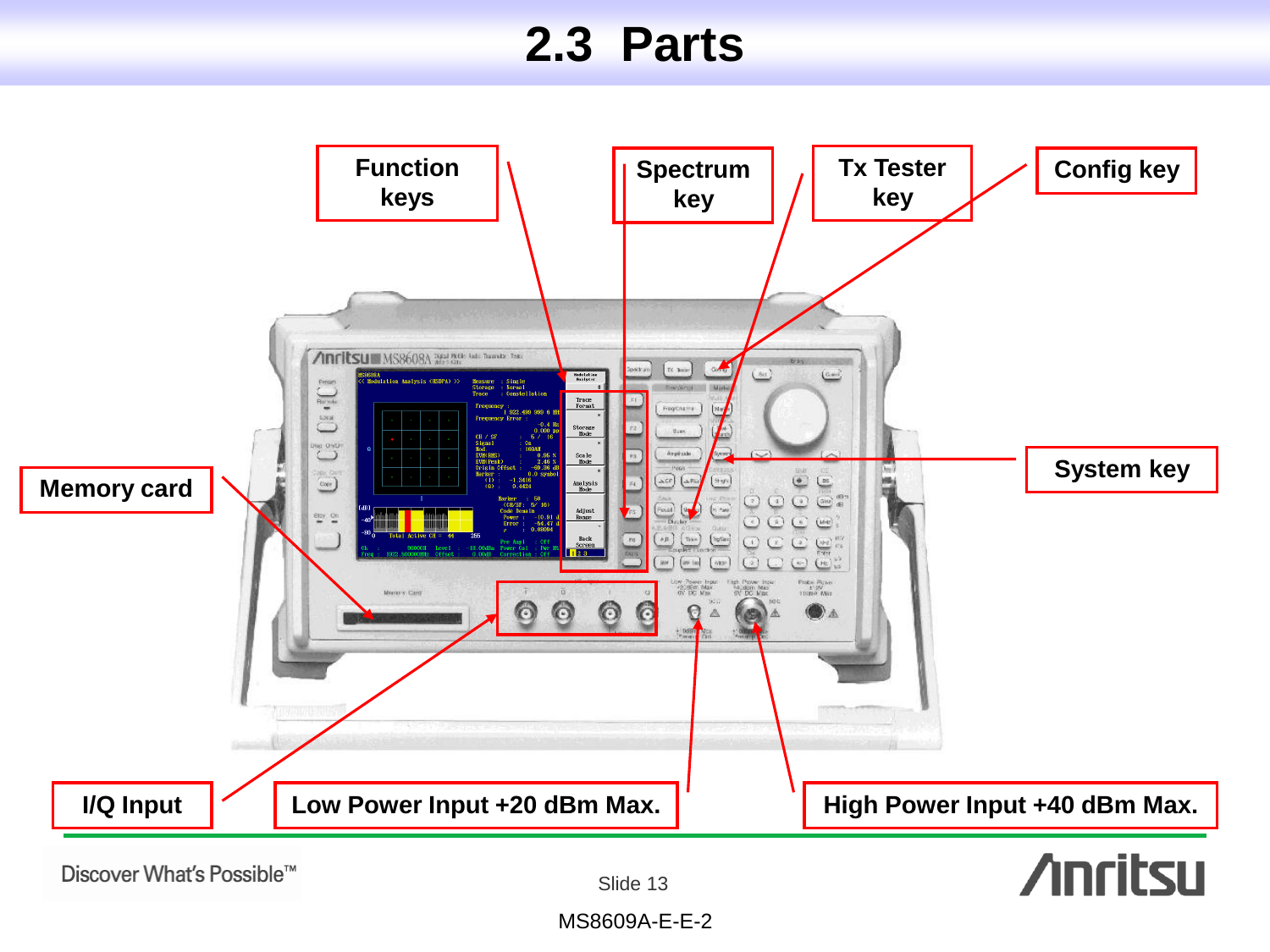## **2.3 Parts**

RF Input: MS8608A Frequency: 9 kHz to 7.8 GHz Max. input level: High (+40 dBm), Low (+20 dBm) MS8609A Frequency: 9 kHz to 13.2 GHz, Max. input level: +20 dBm I/Q Input: Balance and unbalance inputs Spectrum key: Switches to spectrum analyzer mode Tx Tester key: Switches to transmitter tester mode Config key: Switches to configuration mode System key: Changes measurement software on Tx tester Function keys: Panel keys linked to screen soft keys Memory card: For saving waveform data (ATA flash card or compact flash card)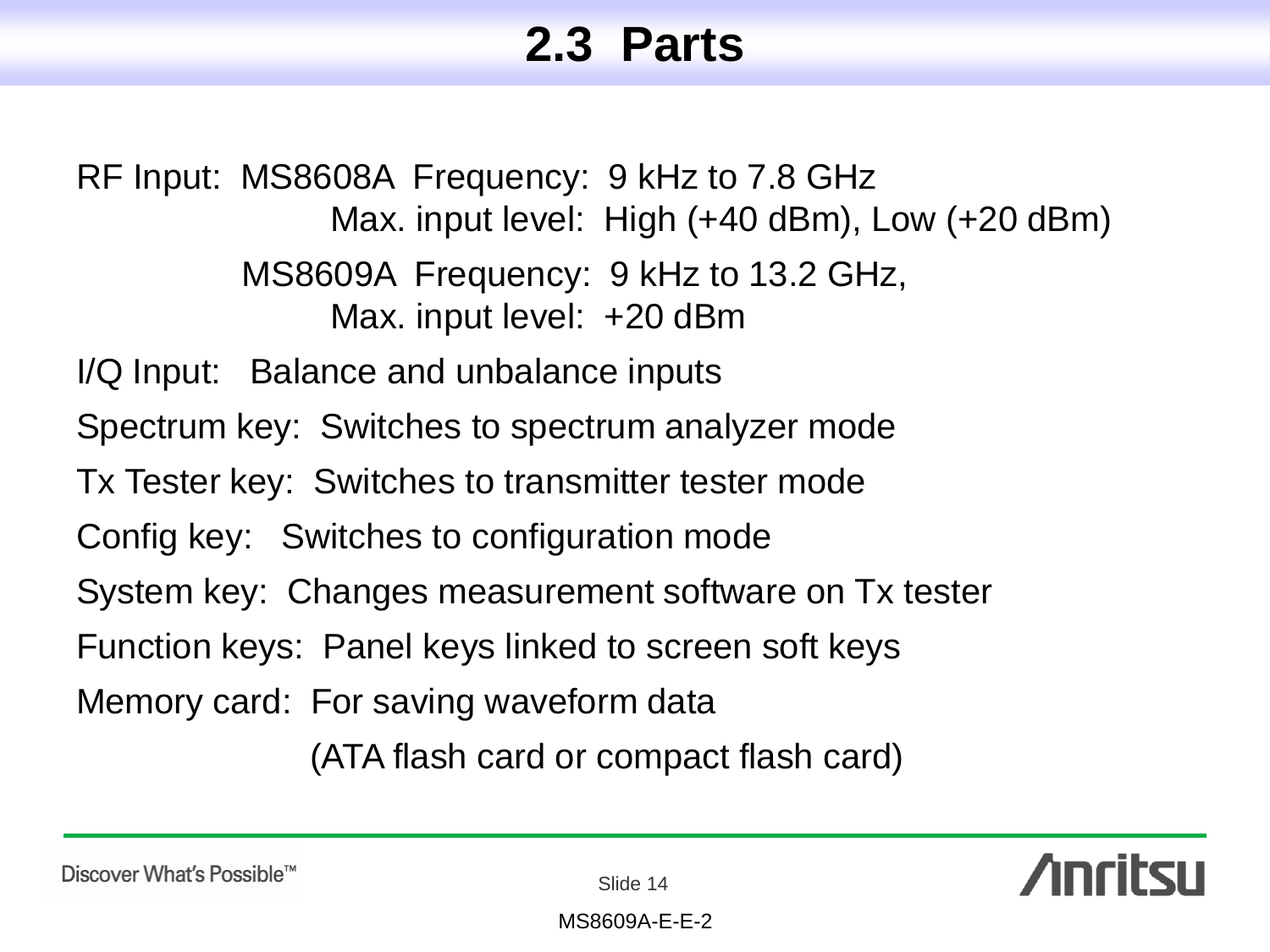## **2.4 Screens (spectrum analyzer)**

### Press the [Spectrum] key to display the spectrum analyzer screen.

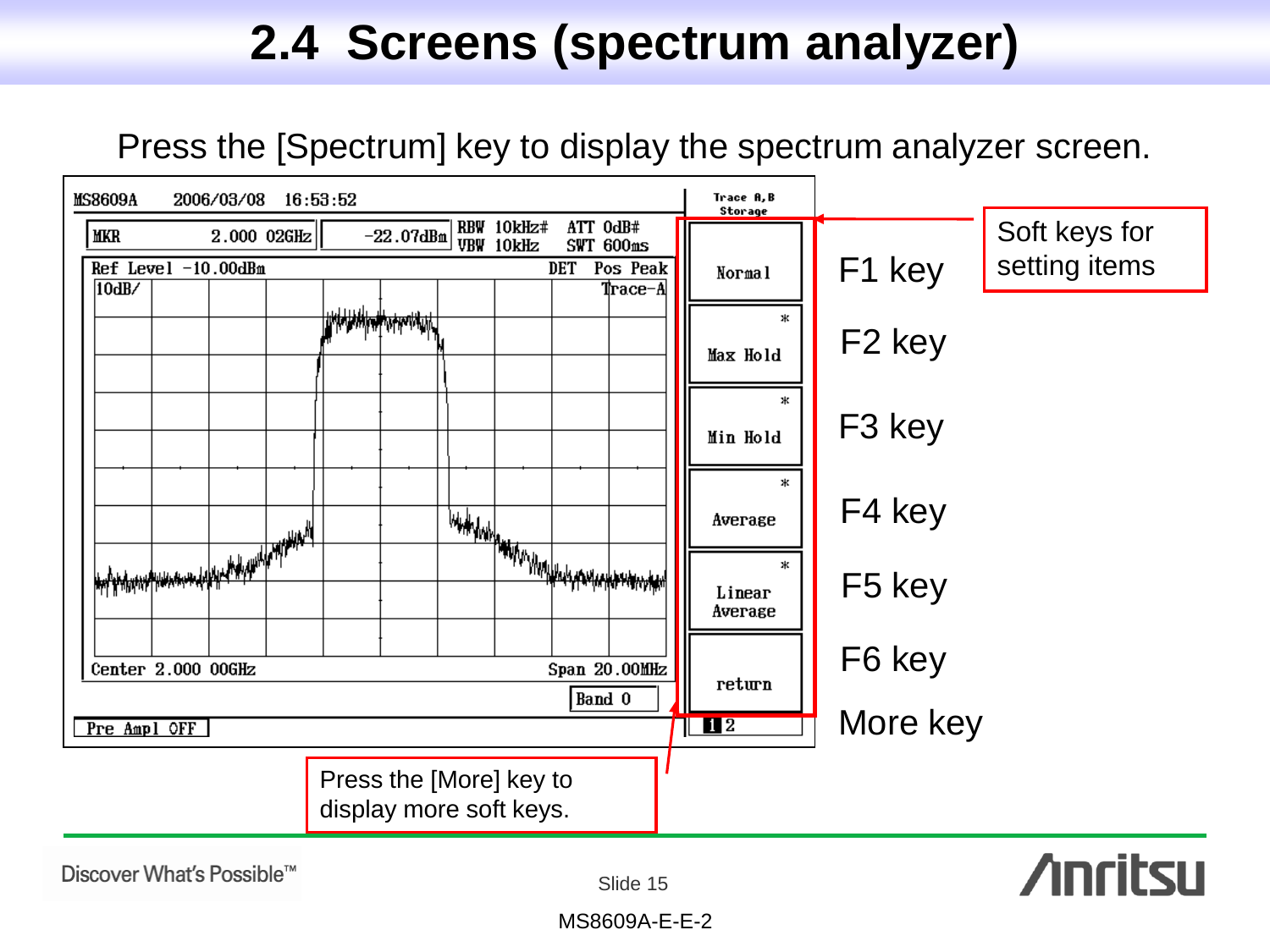## **2.4 Screens (transmitter tester)**

Press the [Tx Tester] key to display the transmitter tester screen. Only the Setup Common Parameter screen is used for setting.

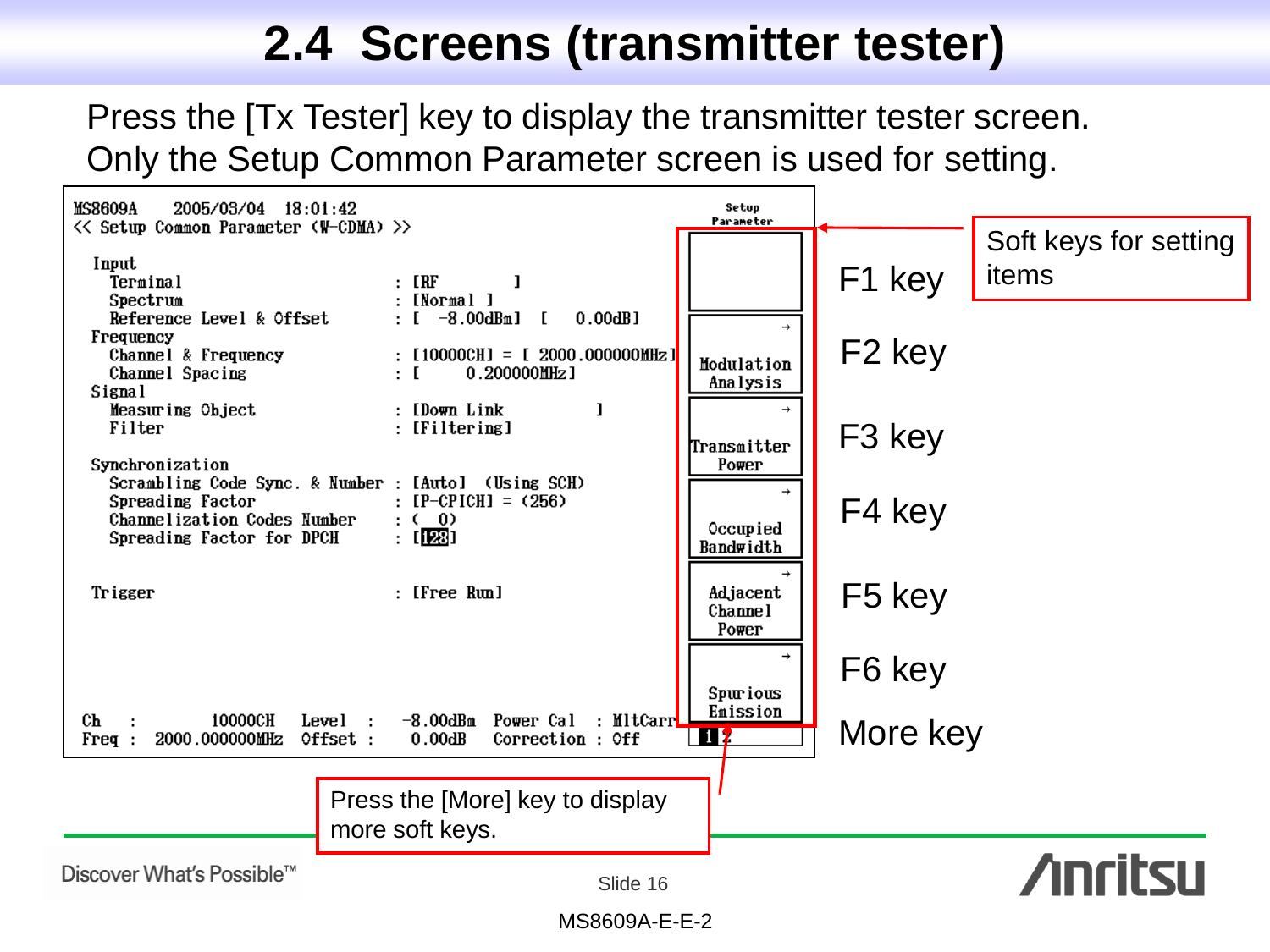## **2.4 Screens (change system)**

Press the [System] key to display the soft key menu.



Discover What's Possible™

Slide 17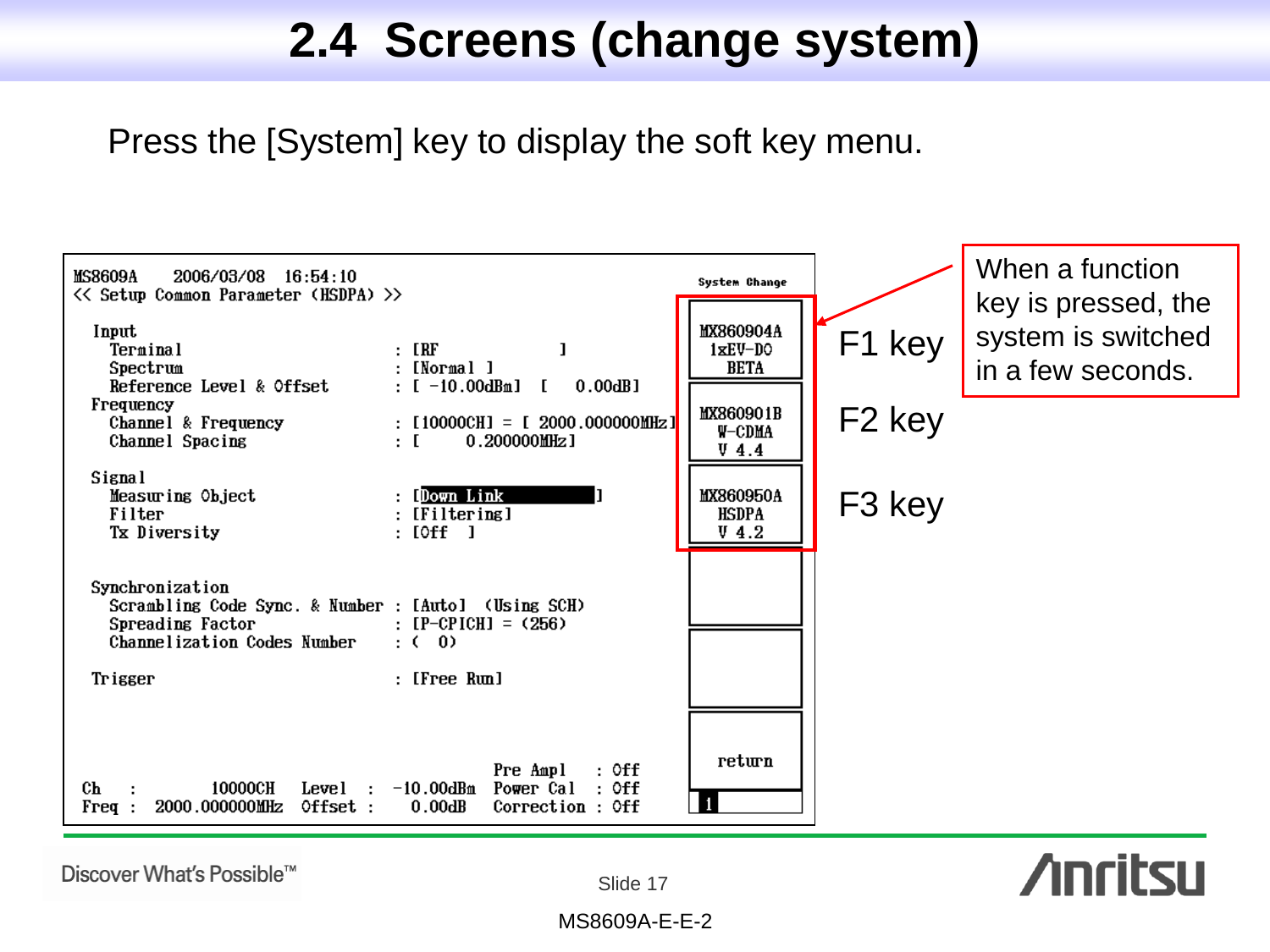## **2.5 Installing measurement software**

### To install other measurement software  $(TD-SCDMA \rightarrow GSM)$





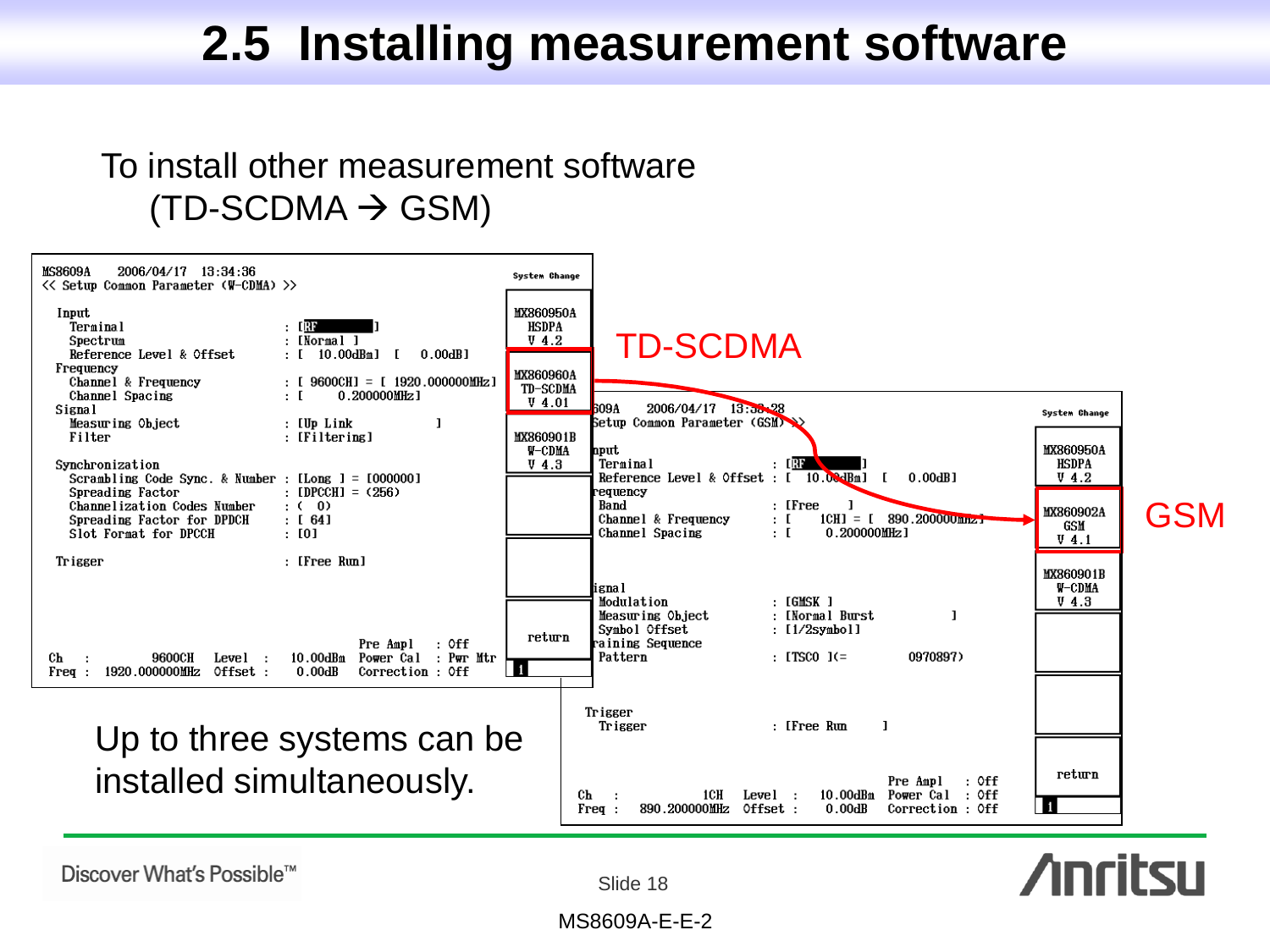## **2.5 Installing measurement software**



- 1. Insert a PC card with the measurement software into the memory card slot.
- 2. Press the [Config] key.
- 3. Press the [F4] System Install key.
- 4. Scroll to Install System using the rotary knob.
- 5. Move the the cursor with the [F3] Choose Memory Card key. When control of the cursor is returned, press the [F2 ] Change Installed System key.
- 6. Use the rotary knob to move the cursor to the memory card.
- 7. Press the [F1] System Install key. The system is installed in about 30 s.



Discover What's Possible™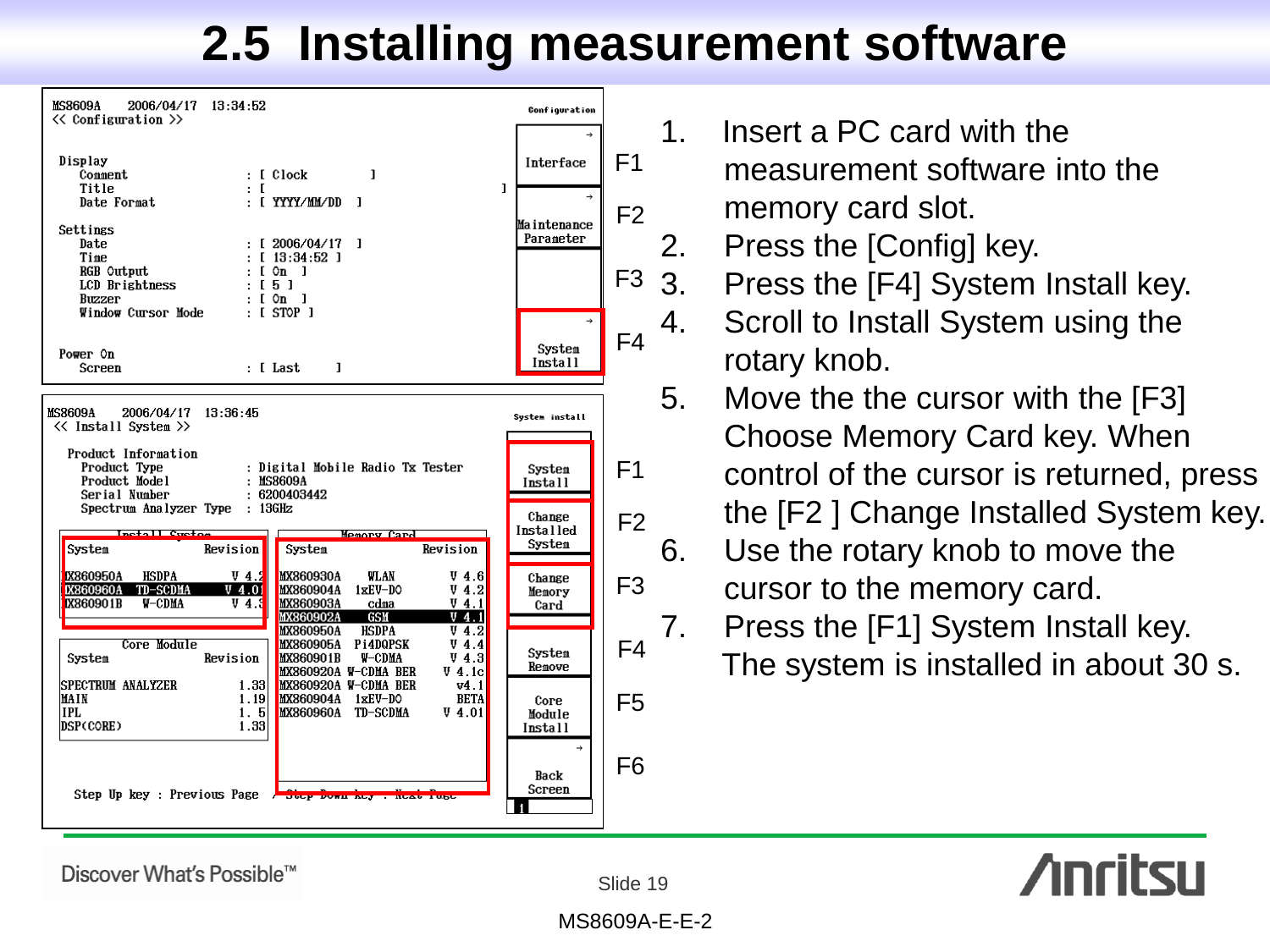## **3. Measurement meanings and principles**

- 3.1 Base station transmitter tests
- 3.2 Power meter measurements
- 3.3 Spectrum analyzer measurements
- 3.3 Modulation analysis measurements

Slide 20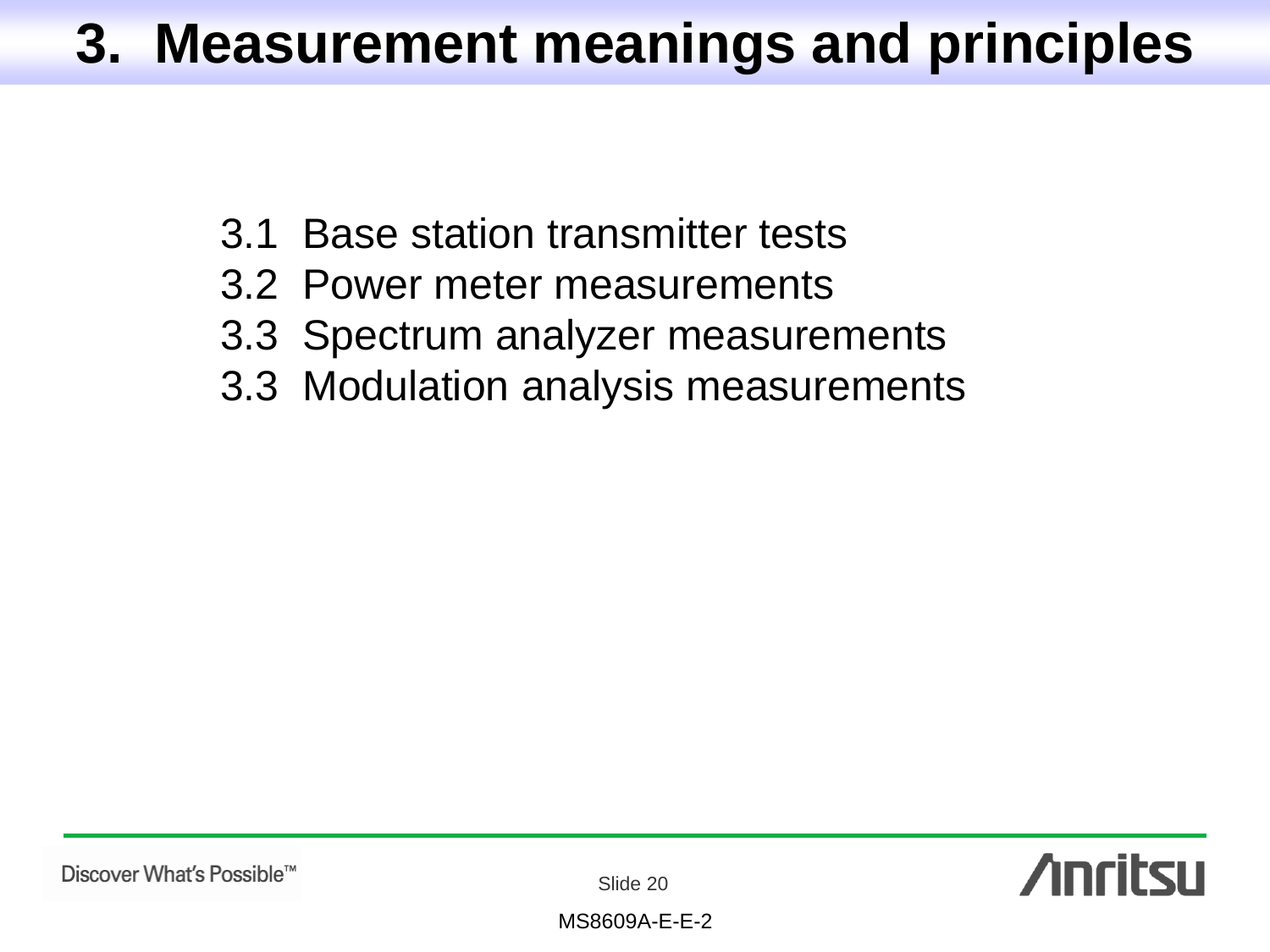## **3.1 Base station transmitter test items**

| <b>GSM Tests</b>                |
|---------------------------------|
| Output power                    |
| Output RF spectrum (modulation) |
| <b>Output RF spectrum</b>       |
| (switching transient)           |
| Spurious emissions              |
| Radio frequency tolerance       |
| Output level dynamic operation  |
| <b>Modulation accuracy</b>      |
| Intermodulation attenuation     |
|                                 |

### **W-CDMA Tests**

Maximum output power

CPICH Power accuracy

Frequency error

Power control steps

Power control dynamic range

Total power dynamic range

Occupied bandwidth

Spurious emission mask

Adjacent channel leakage power ratio

Spurious emissions

Transmit intermodulation

EVM

Peak code domain error

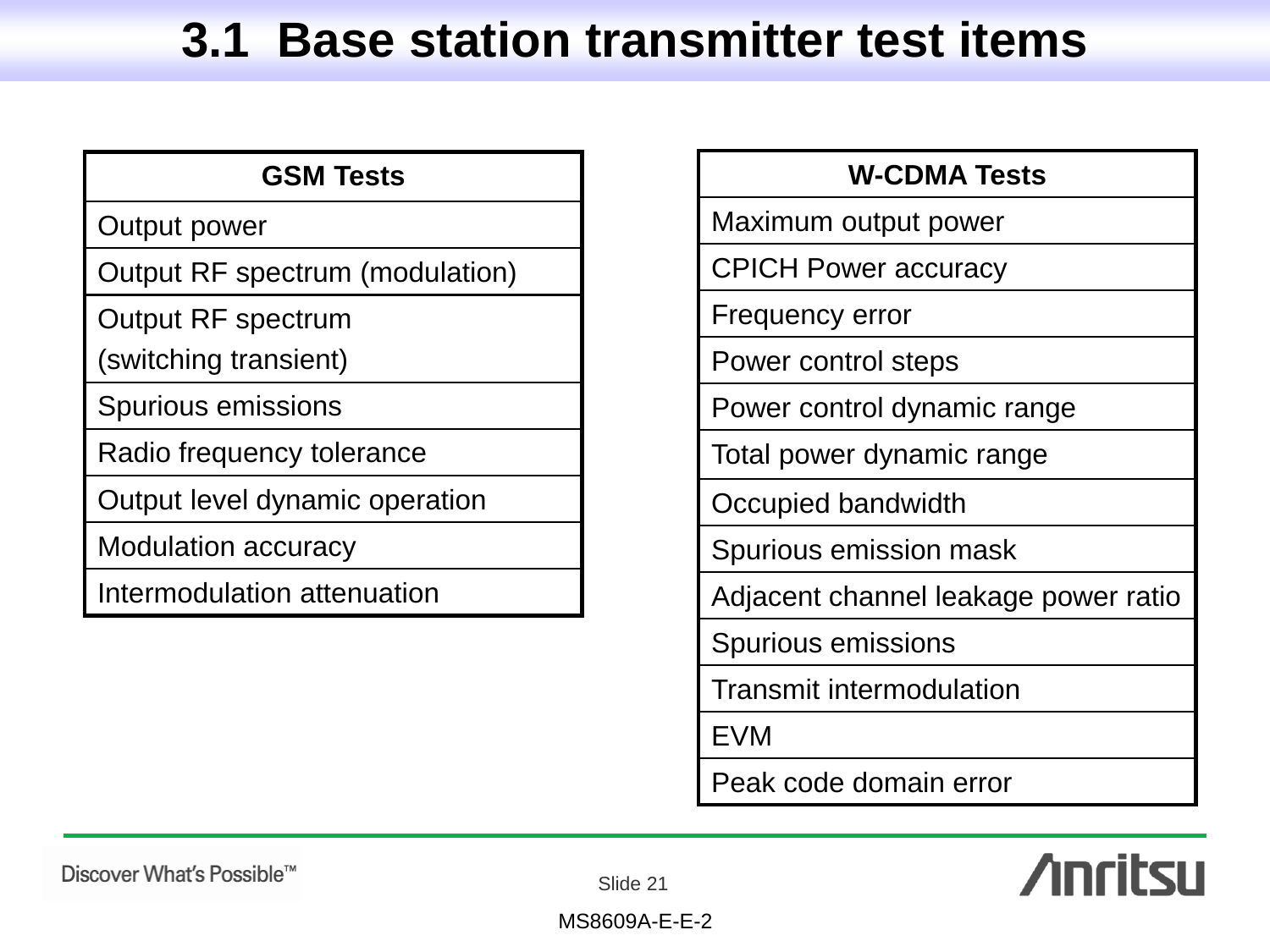## **3.2 Power meter measurements**

(1) Maximum output power

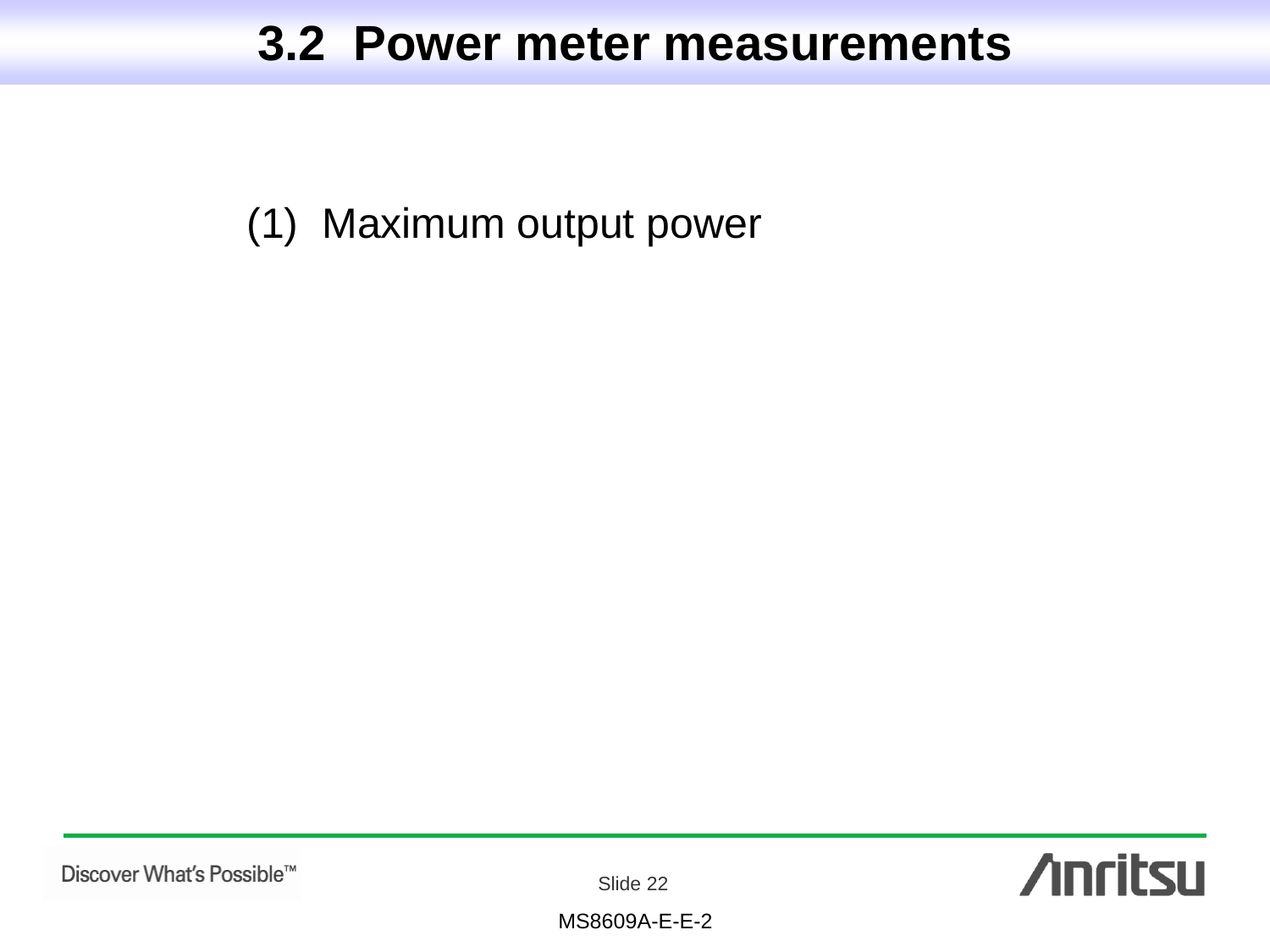## **(1) Maximum output power**

The maximum power of the radio wave (total power) is measured to check that the value satisfies the standard.



### e.g. W-CDMA Standard

Max. power:  $+43$  dBm  $\pm 2$  dB MS8608A/09A Level accuracy:  $\pm$ 0.4 dB

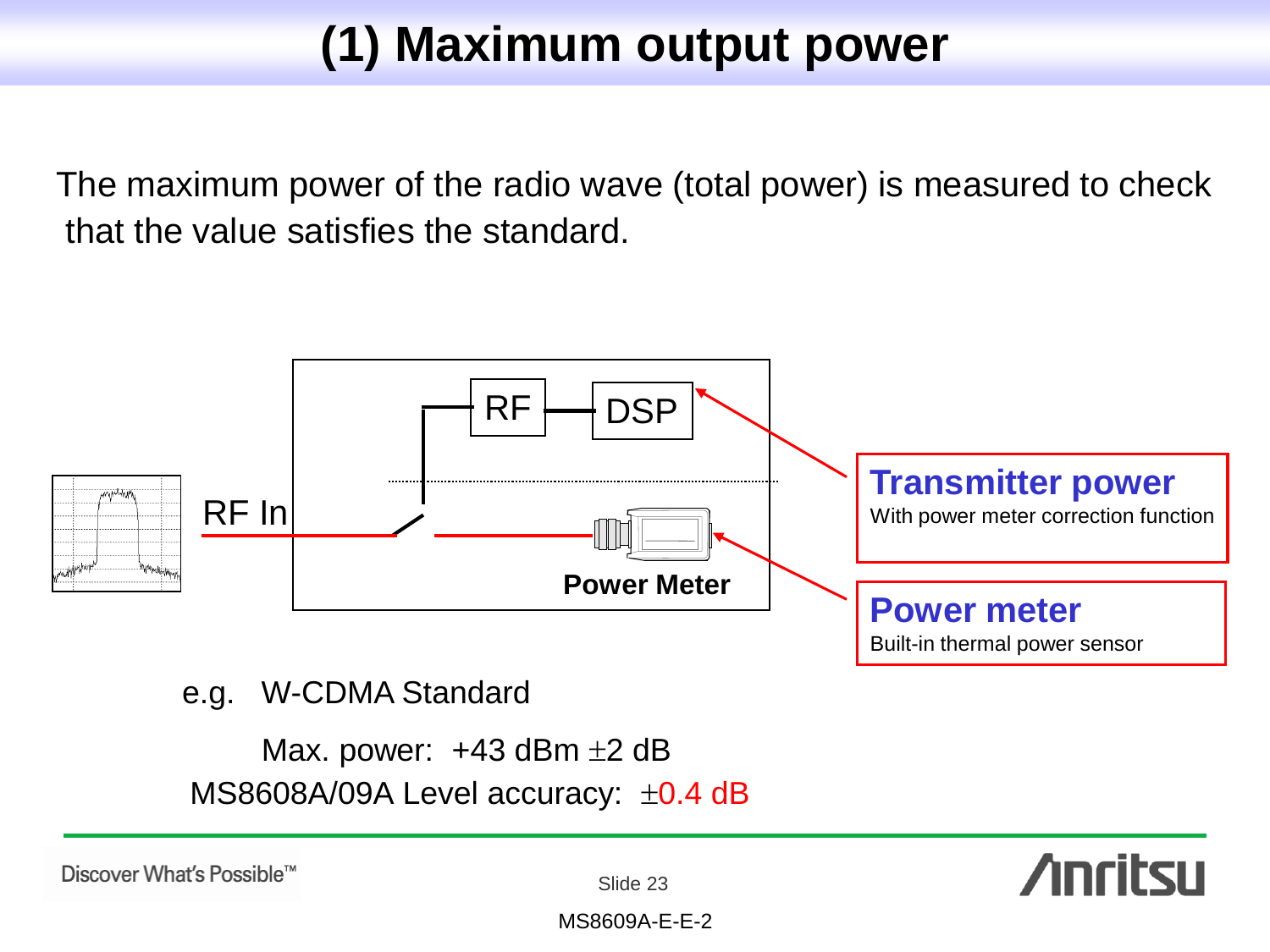## **(1) Maximum output power**

## **Power meter Transmitter power**

### **(Single carrier) (Multi-carrier and Burst wave)**



### **Transmitter power**

Calibration: Corrects difference between result of power meter and result of DSP Adjust range: Optimizes level in measuring instrument

Discover What's Possible™



**Anritsu**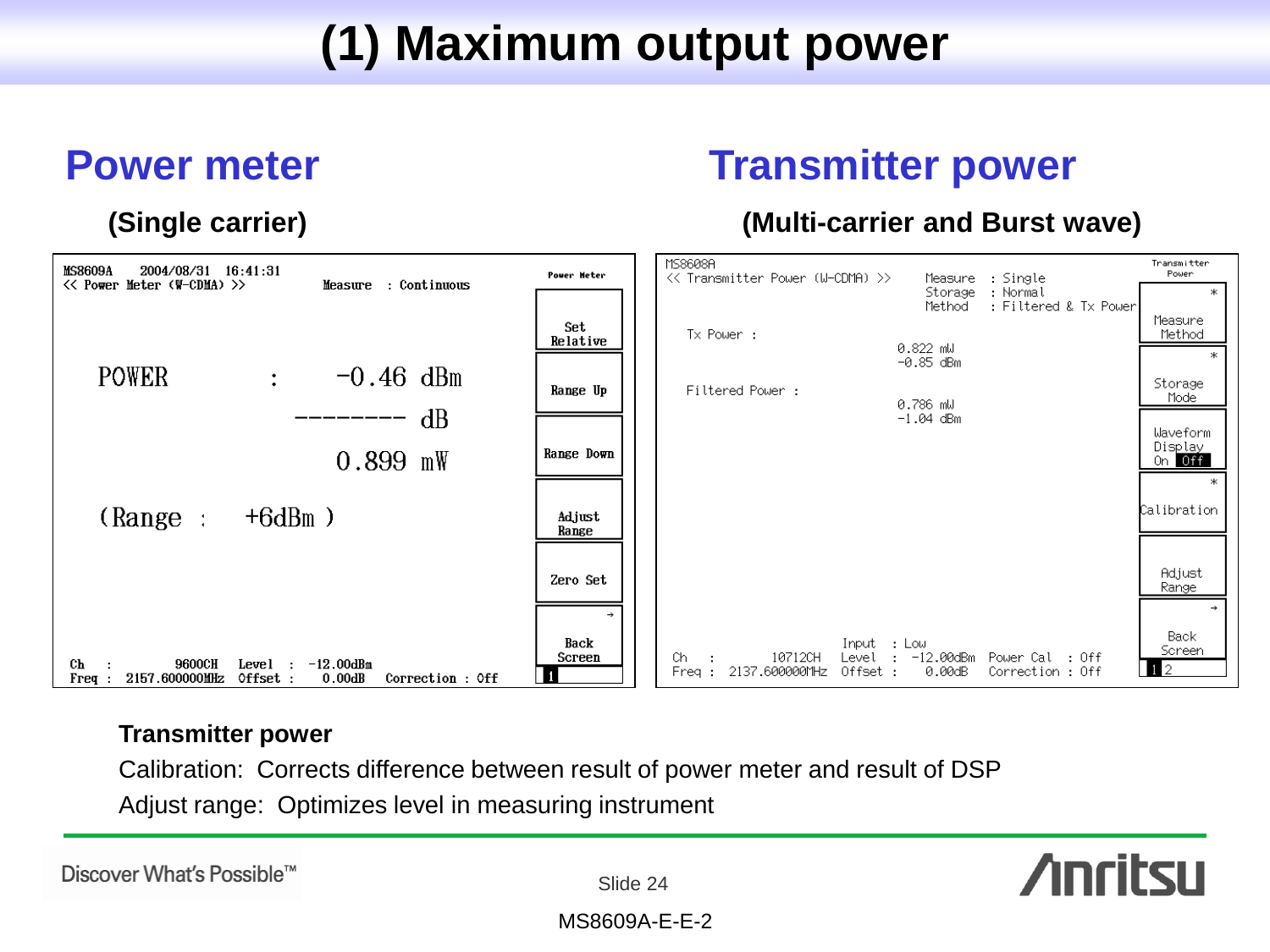## **3.3 Spectrum analyzer measurement items**

- (1) Occupied bandwidth
- (2) Adjacent channel leakage power ratio
- (3) Spurious



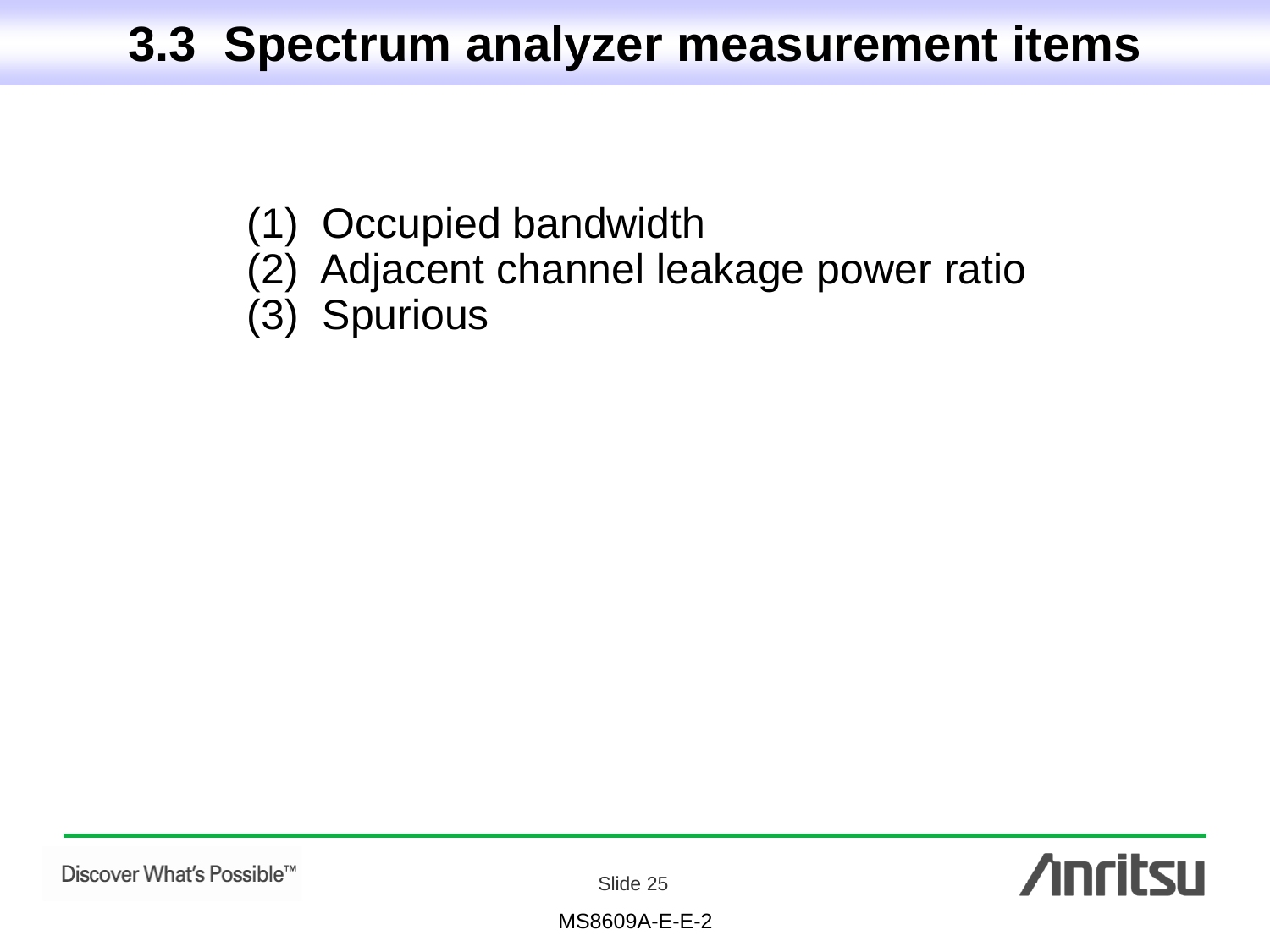## **(1) Occupied bandwidth**

When the occupied bandwidth is wide, communication quality is stable but when it is narrow, quality becomes unstable.

The transmission signal is measured and the bandwidth containing 99% of the power is calculated to check that the value satisfies the standard.



Discover What's Possible™

Slide 26



MS8609A-E-E-2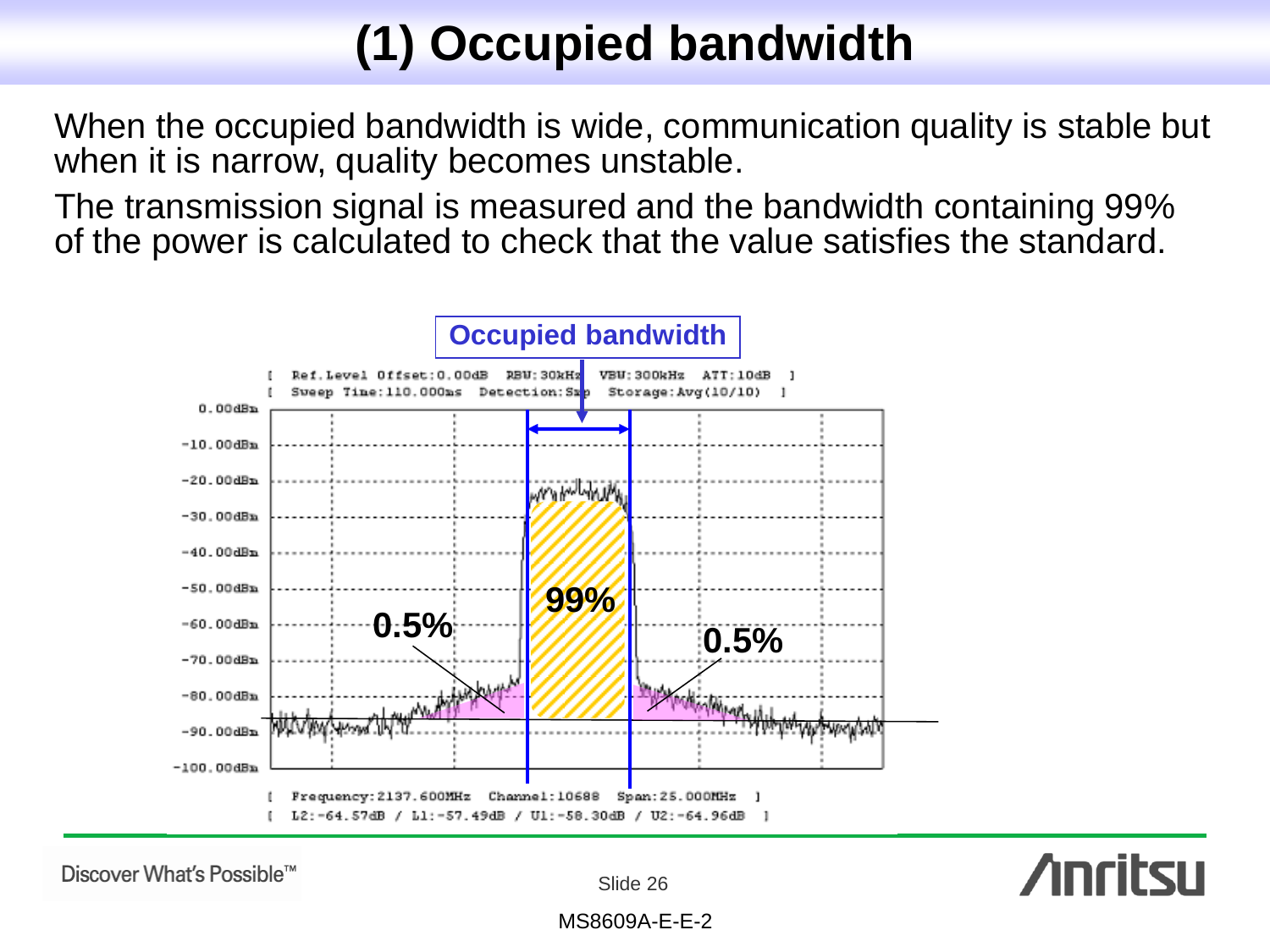## **(2) Adjacent channel leakage power ratio**

Leakage power interferes with the adjacent channel.

Therefore, leakage power into the next channel is measured to check that the value satisfies the standard.



Discover What's Possible™

Slide 27

**Anritsu**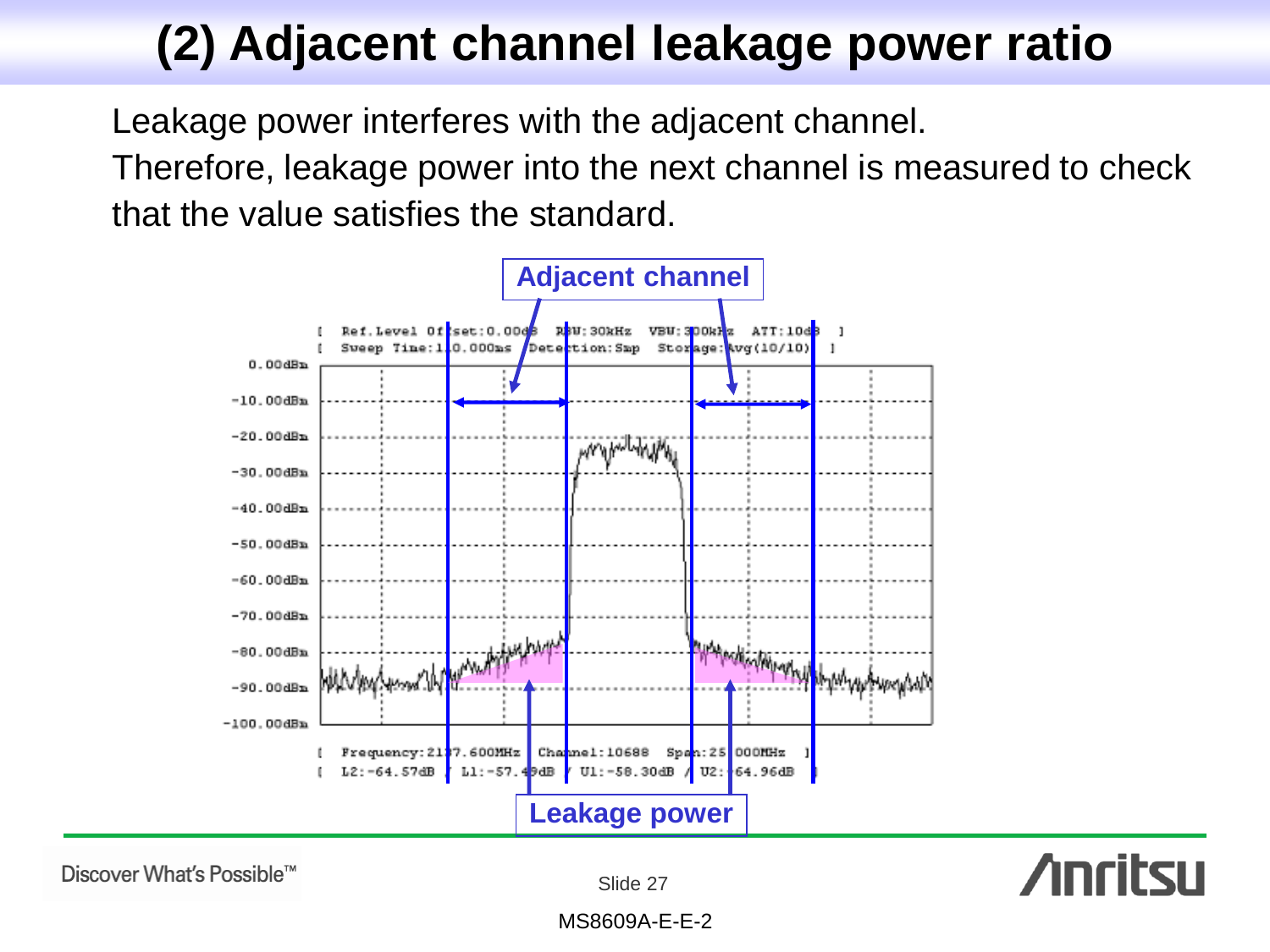## **(3) Spurious**

A lot of wireless communications equipment uses oscillators. The standard limits power (called spurious) outside the intended radio wave.



Discover What's Possible™

Slide 28



MS8609A-E-E-2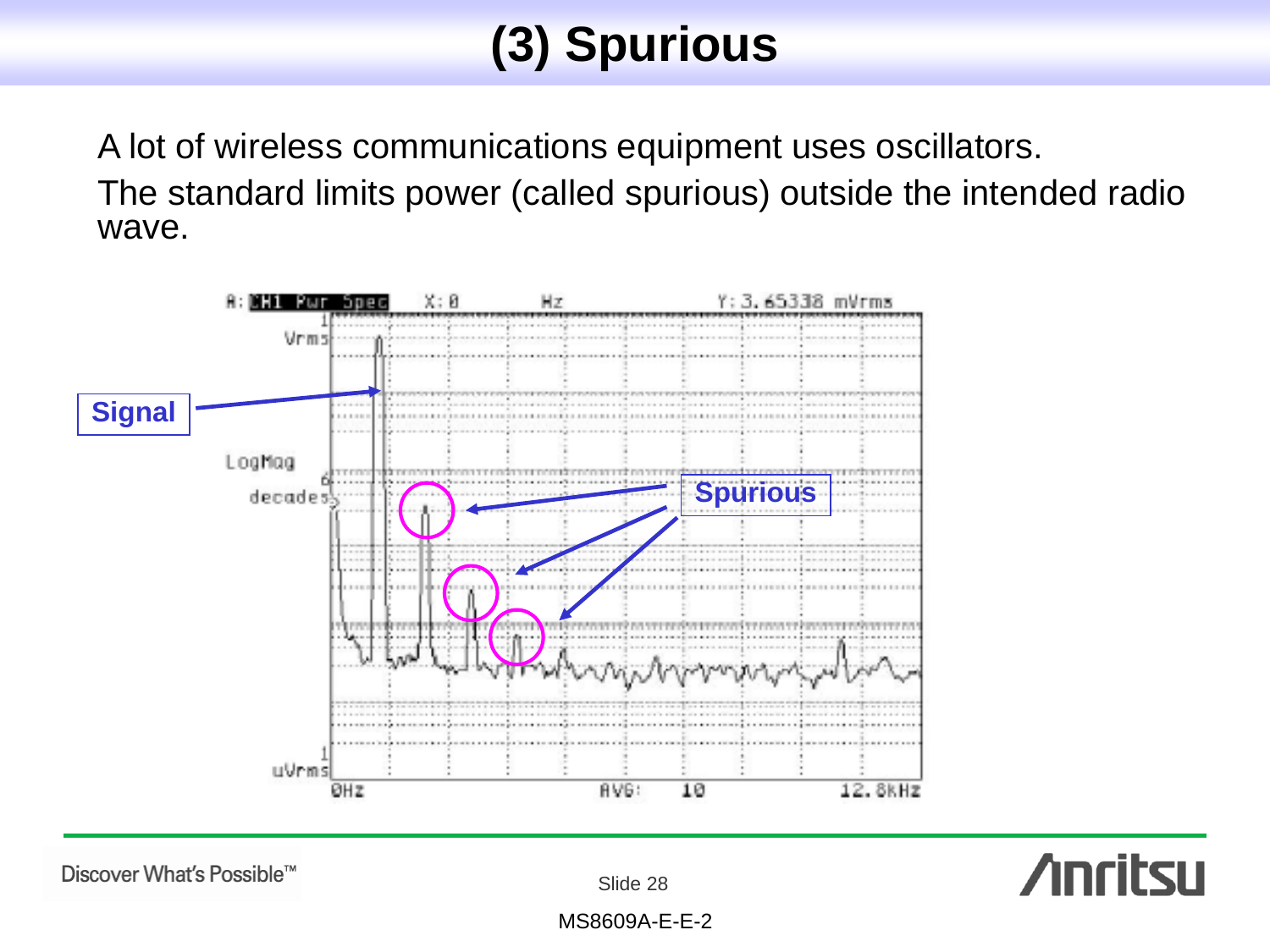## **3.3 Modulation analysis measurements**

- (1) RF Power
- (2) Modulation analysis
- (3) Frequency tolerance
- (4) EVM and phase error
- (5) Constellation
- (6) Code domain

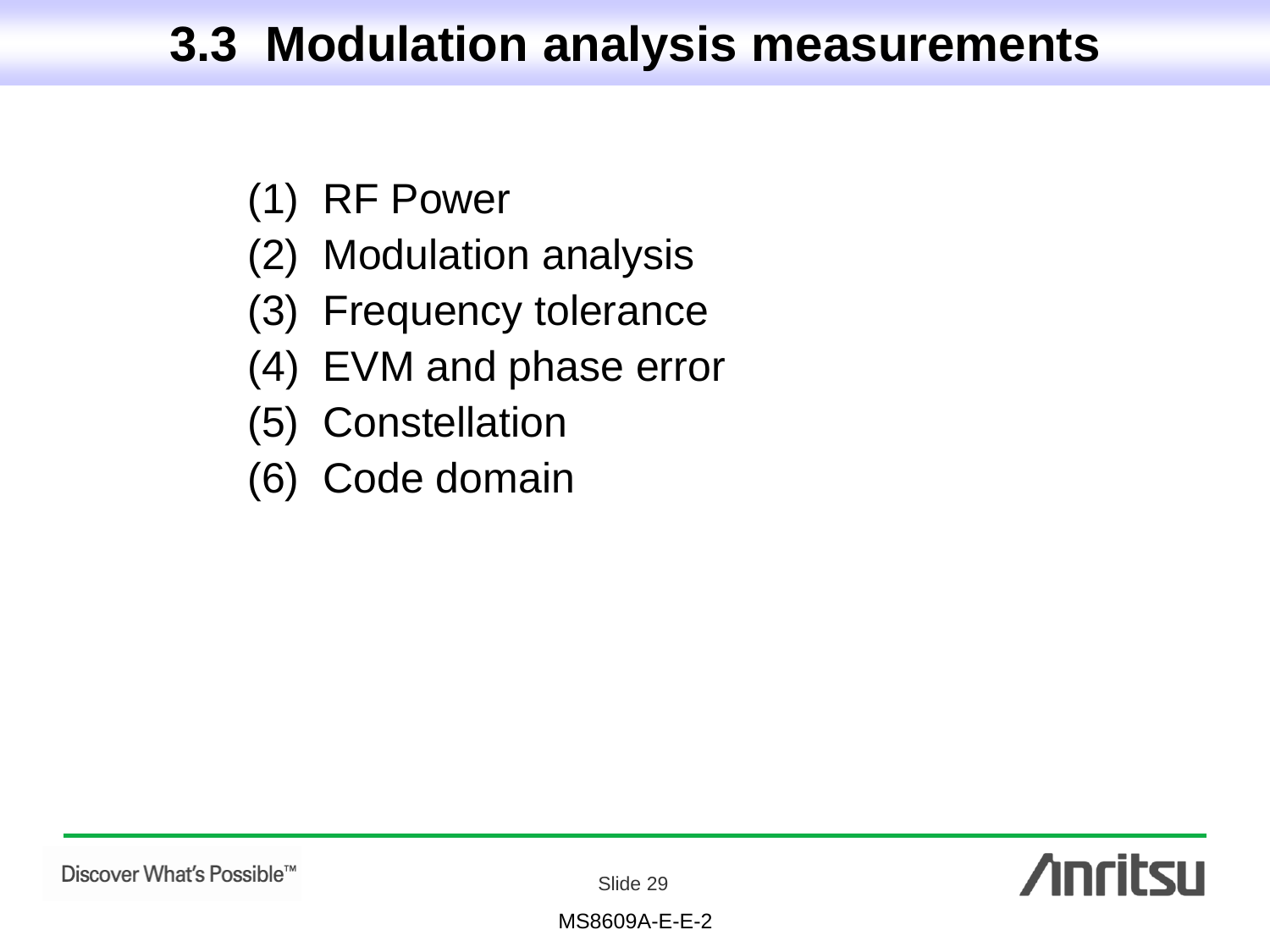## **(1) RF Power**

In a burst wave like GSM and PHS, the rise time, fall time, slot term, flatness, etc., are measured to confirm that the value satisfies the standard.

e.g GSM Signal

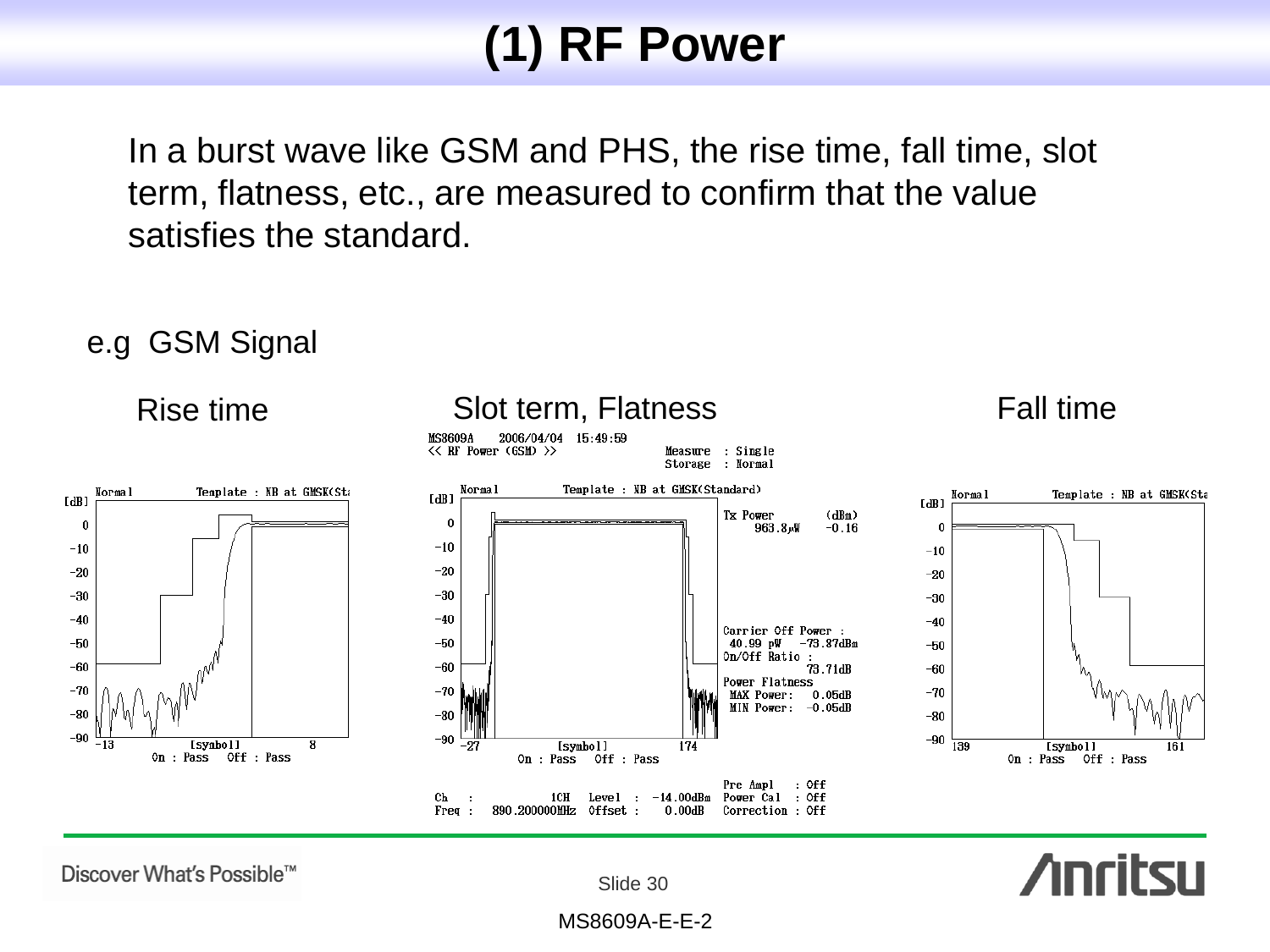## **(2) Modulation analysis**

The received signal that is digital modulation measures the error margin for the ideal signal. The measurement items are EVM, magnitude error, phase error, origin offset, etc.

<Modulation>

- The signal quality can be evaluated immediately.
- Measurement is fast.

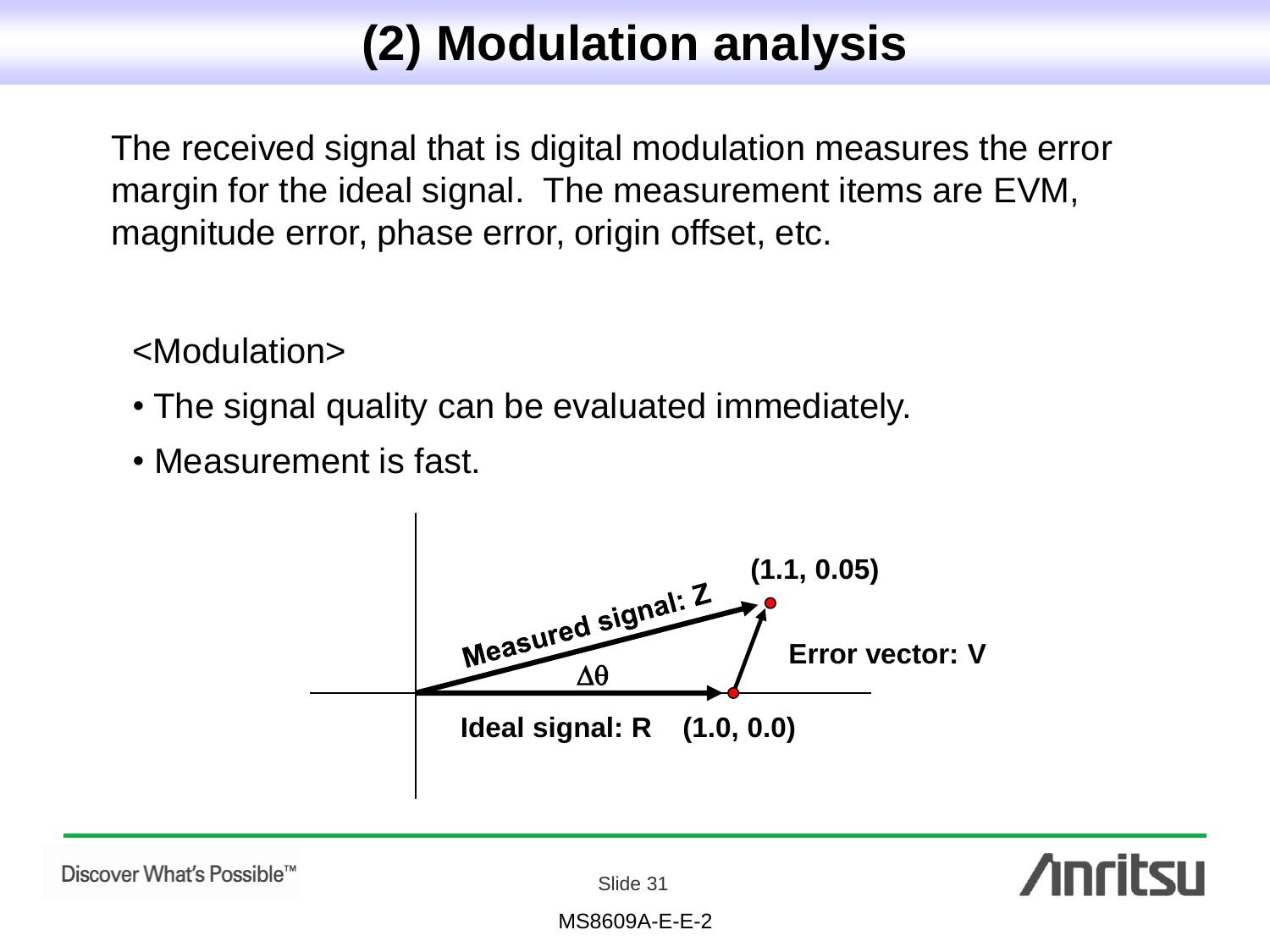## **(2) Modulation analysis**

## Block diagram



### **Demodulation Regeneration**

The received signal is demodulated, creating the data bits of the received signal. The data bits are modulated again by the same modulation method to generate the ideal signal.

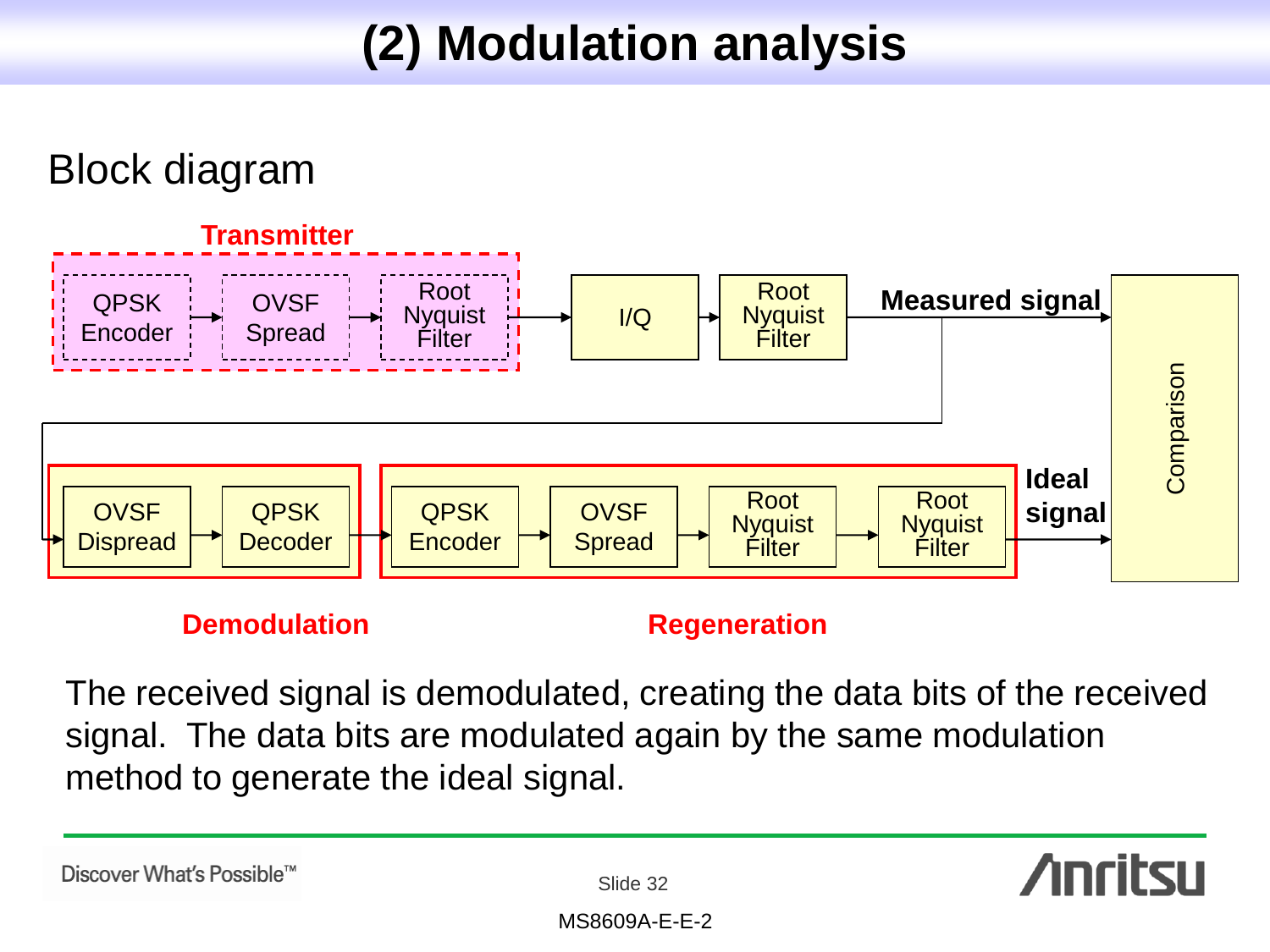## **(2) Modulation analysis**

The phase-locus method is used to calculate the frequency tolerance of the modulation signal. This method plots the phase difference between the ideal signal vector and the measured signal vector as data on a time axis and the time change of the phase difference (angle) is measured.

- When there is frequency tolerance, the line has some angle.
- When there is no frequency tolerance, the line is straight.



MS8609A-E-E-2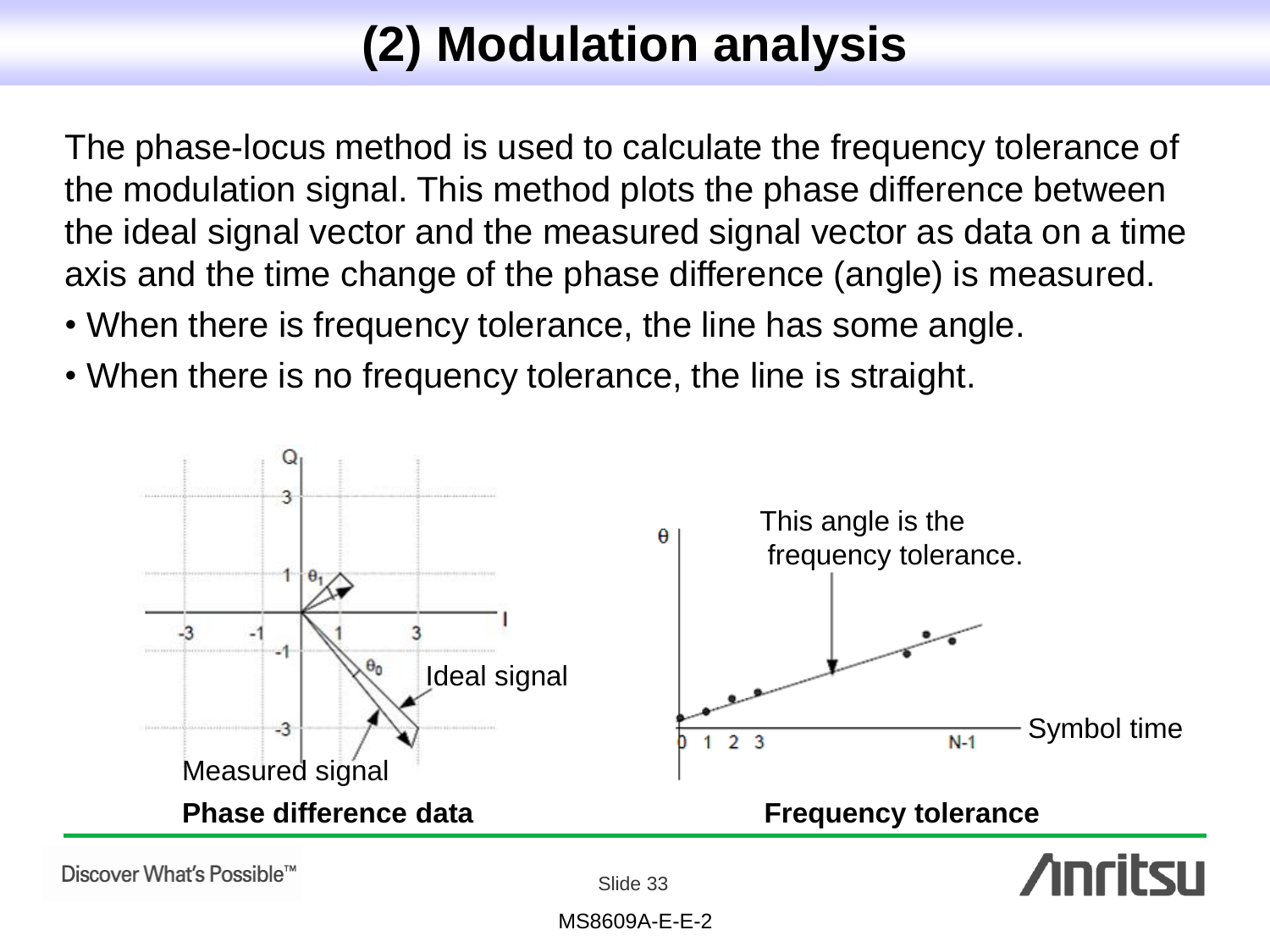## **(3) Frequency tolerance**

• The frequency tolerance of each slot is obtained by using the phase-locus method. Even if the frequency changes momentarily, the operating base station can be measured accurately.

• To average the change at the moment continuously, a steady frequency tolerance is obtained.



## **Anritsu**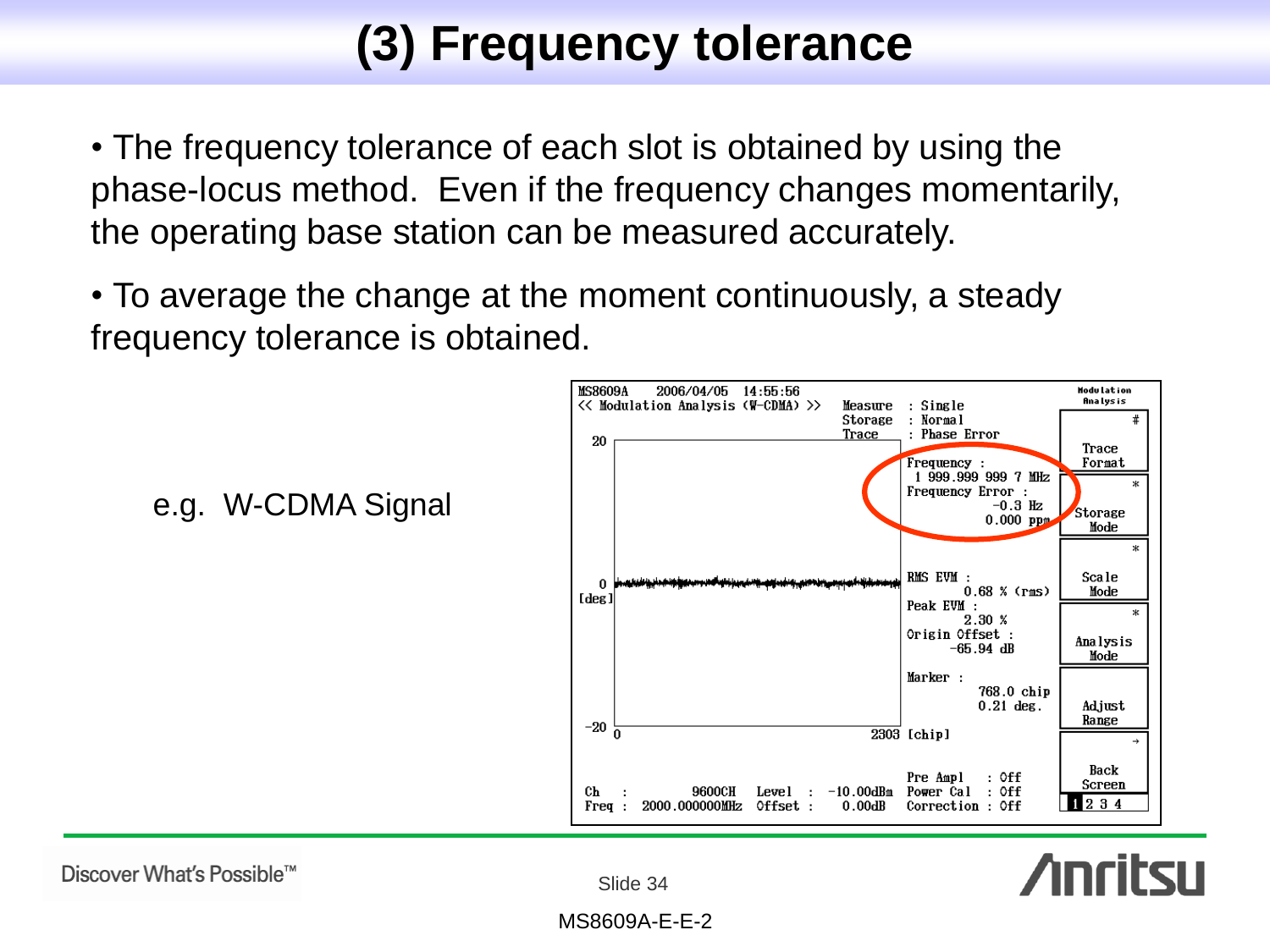## **(4) EVM and phase error**

The EVM, phase error and power of each slot can be measured.

| 2005/03/04 17:45:39<br>MS8609A<br><< Modulation Analysis (W-CDMA) >>                                        | Measure : Single<br>: Normal<br><b>Storage</b><br>: Non<br>Trace                                 | Modu Lation<br>Analysis<br>#                |
|-------------------------------------------------------------------------------------------------------------|--------------------------------------------------------------------------------------------------|---------------------------------------------|
| Frequency<br>Carrier Frequency<br>Carrier Frequency Error                                                   | $2000.0000027$ MHz<br>$2.7$ Hz<br>$0.001$ ppm                                                    | Trace<br>Format<br>ж                        |
| Waveform Quality<br>Waveform Quality Factor                                                                 | 0.99596                                                                                          | <b>Storage</b><br>Mode                      |
| Modulation<br><b>RMS EUM</b><br>Peak EVM<br><b>Phase Error</b><br>Magnitude Error<br>Origin Offset<br>Power | $6.36 \times$ (rms)<br>9.67 <sub>3</sub><br>$2.60$ deg. $(rms)$<br>$4.48\%$ (rms)<br>$-24.11$ dB | ж<br>Scale<br>Mode<br>ж<br>Analysis<br>Mode |
| Filtered Power<br>SCH(Total)<br>$P-SCH$<br>S-SCH                                                            | $-0.75$ dBm<br>$-9.97$ dB<br>$-13.10$ dB<br>$-12.87$ dB                                          | Adjust<br>Range                             |
| Scramble Code Number<br>Сh<br>10000CH<br>Level<br>$\cdot$<br>2000.000000MHz<br>Offset :<br>Free:            | 00000<br>Power Cal<br>-8.00dBm<br>: Off<br>$0.00$ dB<br>Correction : Off                         | →<br>Back<br>Screen<br>234                  |

### **e.g W-CDMA (Base station)**  Frequency error:  $\pm 0.05$  ppm EVM: <17.5%

## **For Base Station** Standard  $2 \times 10^{-8}$ /day Opt-01  $5 \times 10^{-10}$ /day



Discover What's Possible™

Slide 35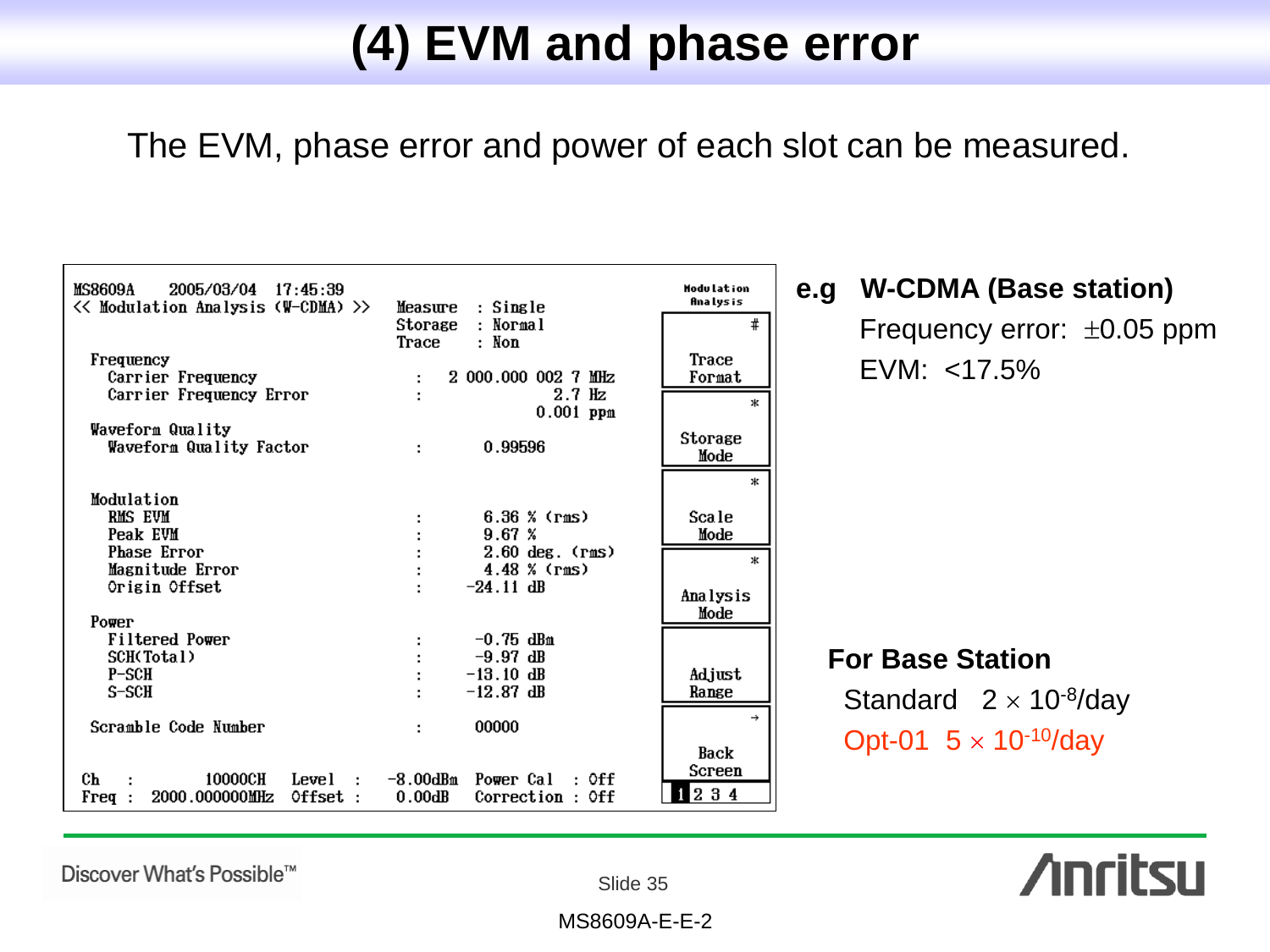## **(5) Constellation**

### Constellation display is useful for troubleshooting.



e.g. W-LAN Signal

| 寒                    | Ó         | $\frac{1}{2}$ | ۰              | ☀  | ¢, | Ŵ.            | 鸞                         |
|----------------------|-----------|---------------|----------------|----|----|---------------|---------------------------|
| ♦                    | й.        |               | Ŀ,             | Ý  | 槲  | Ç             | $\mathcal{E}_\mathcal{C}$ |
| 戀                    | lig       | ÷.            | $\mathbf{q}_k$ | ¥  | 嚓  | Ø             | ø                         |
| 瀻                    | $\hat{v}$ | 瀉             | ¥,             | 63 | Ă  | 臨             | 豢                         |
| 每                    | 寨         | 瀛             | ₩              | 簿. | ⊕  | الله          | 驋                         |
| š\$                  | 瀛.        | ø             | È              | ę. | 衡. | $\frac{1}{2}$ | 弊                         |
| ♦                    | 43        | 蘸             | $\mathcal{R}$  | Ş. | Ø  | 海             | 虚                         |
| $\hat{\mathbf{a}}_t$ | Ø         | Ň.            | 橎              | Ś. | Ŕ  | ł.            |                           |

### **Point extension**

• S/N Deterioration

|    |   | ц.<br>н | ä. |    |    |   |
|----|---|---------|----|----|----|---|
|    |   | E.      | e. |    |    |   |
|    | O | ¢.      | 牄  | €) | Ø, |   |
| B  | 0 |         | O  | Ð  | Ŷ  | Ù |
| Ŀ, |   | c       |    |    |    |   |
|    |   | ۰,      |    |    |    |   |
|    |   | ్న      | C  |    |    |   |

### **Phase rotation**

- Difference in carrier frequency
- Difference in symbol clock



### **Amplitude change**

• AGC Oscillation



Discover What's Possible™

Slide 36

MS8609A-E-E-2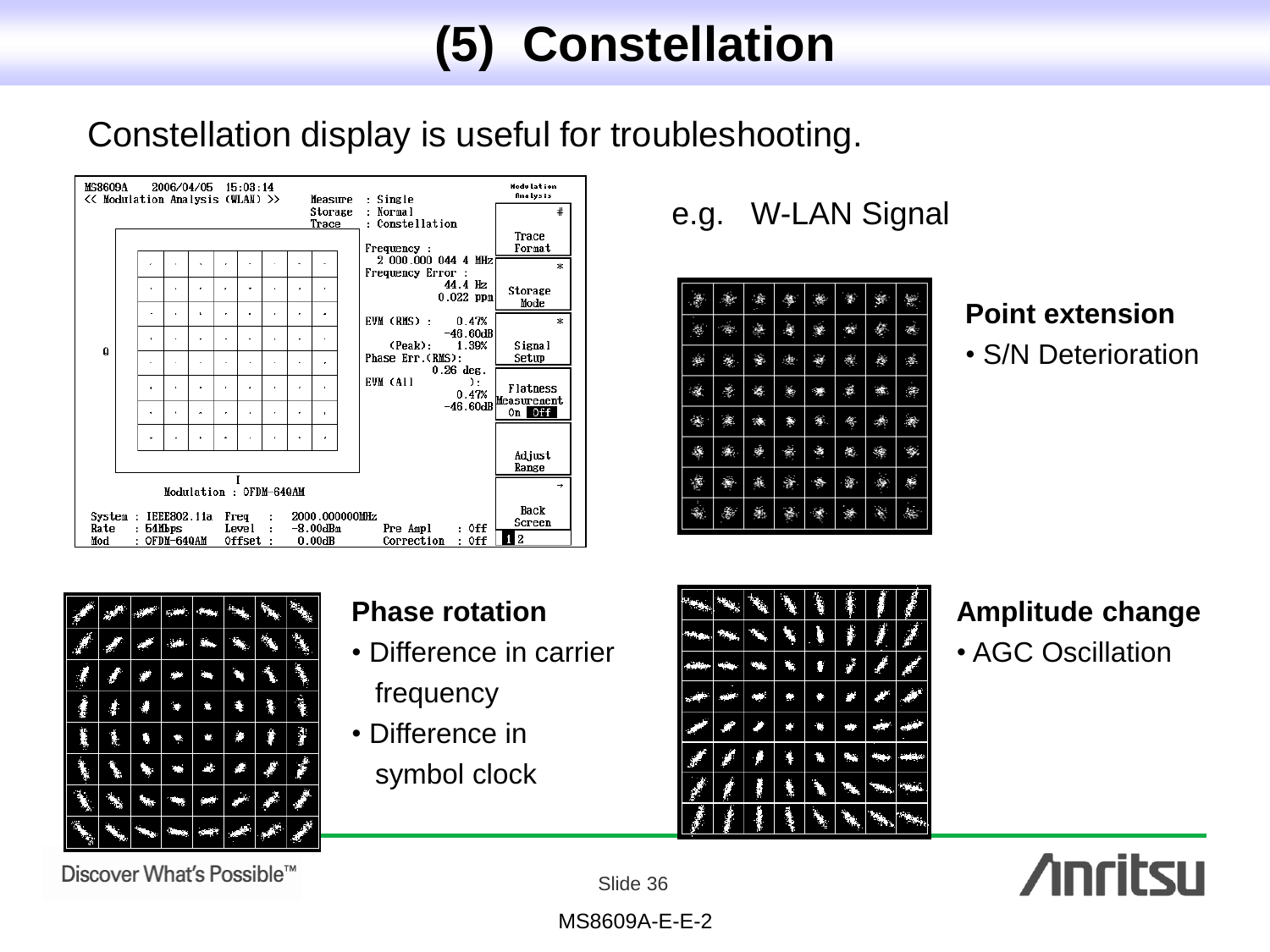## **(6) Code domain**

W-CDMA and CDMA2000 use an orthogonal code called spreading code. One of the spreading codes becomes one channel and a lot of codes are multiple. When a large amount of information is sent in the spreading factor (SF), the SF is small. When a small amount of information is sent, the SF is large.



Slide 37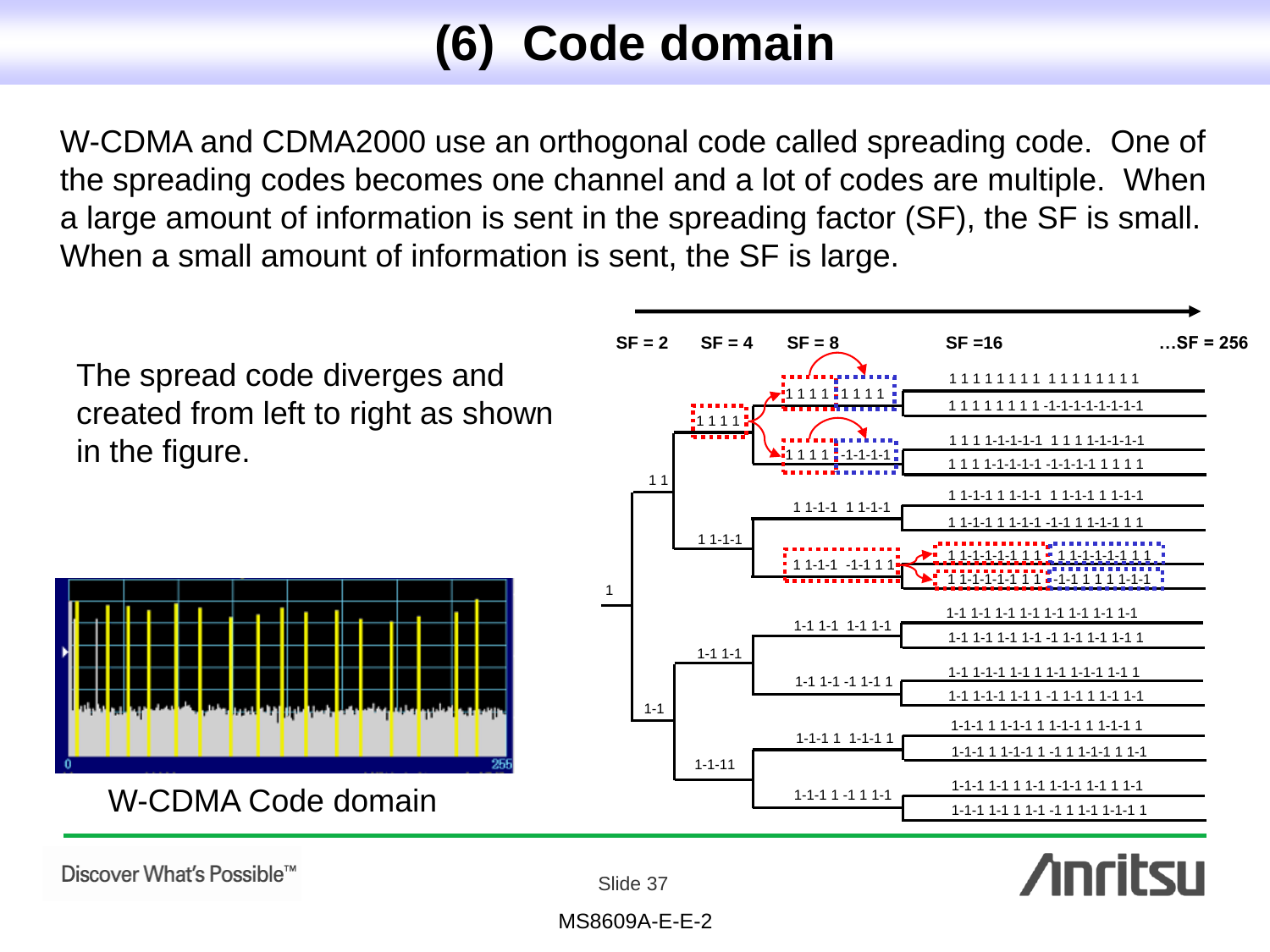## **(6) Code domain**

- The spreading code, spreading factor, and power level of a multiple signal are measured.
- The received signal de-spreads by each spreading code and the channel power of each spreading code is calculated.





Slide 38